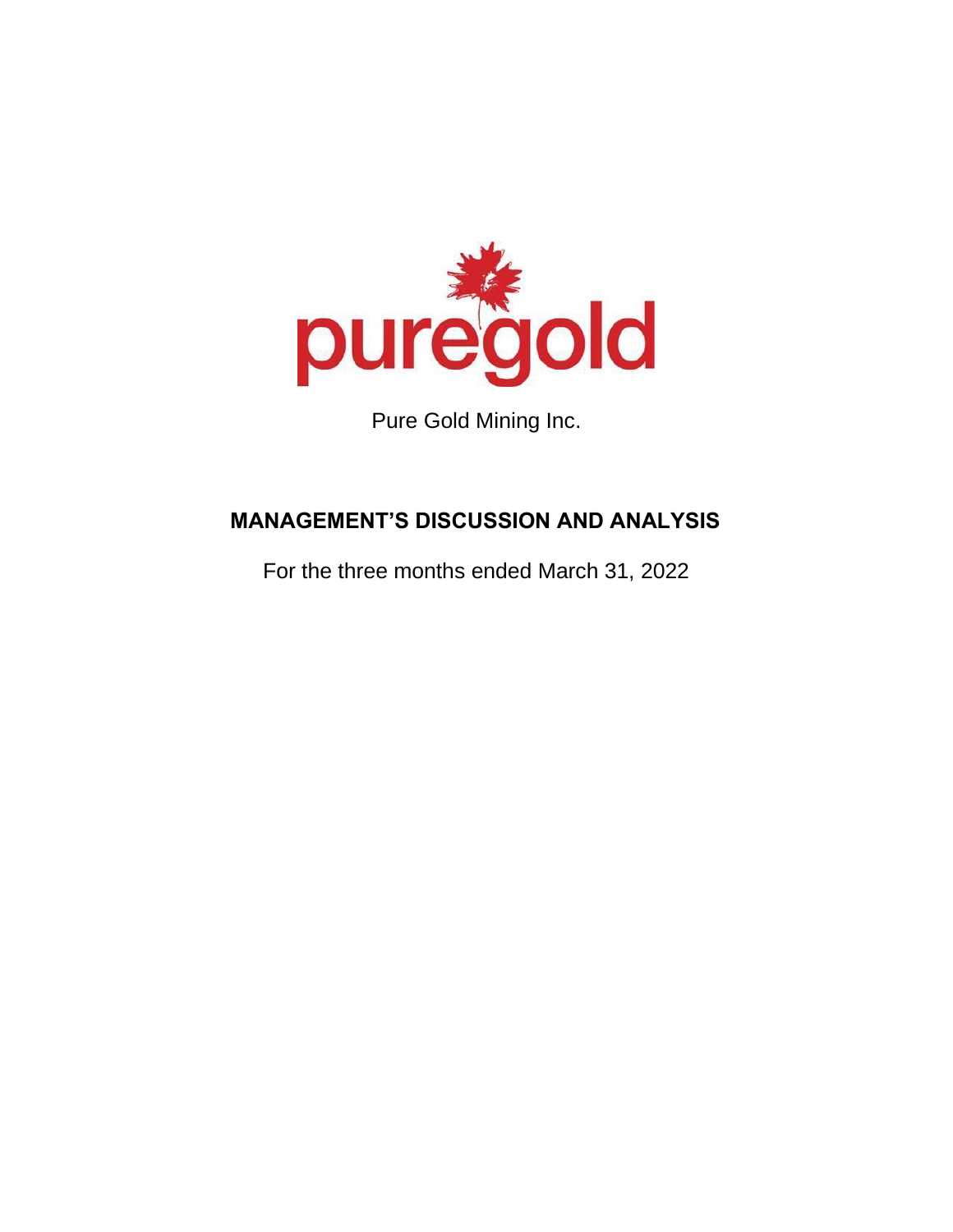#### **Pure Gold Mining Inc. Management's Discussion and Analysis For the three months ended March 31, 2022**

This Management's Discussion and Analysis (the "**MD&A**"), dated as of May 16, 2022, is for the first quarter ended March 31, 2022 and should be ready in conjunction with the unaudited condensed interim financial statements, including the related notes thereto, for the three months ended March 31, 2022 (together, the "**Interim Financial Statements**"), as well as the audited consolidated financial statements, including the related notes thereto for the fiscal years ended December 31, 2021 and 2020 (together, the "**Annual Financial Statements**") of Pure Gold Mining Inc. (also referred to as "**Pure Gold**", or the "**Company**", or "**we**", or "**our**", or "**its**" or "**us**" within this MD&A), and our other corporate filings including our Annual Information Form for the fiscal year ended December 31, 2021 dated March 30, 2022 (the "**AIF**"), available under Pure Gold's profile on SEDAR a[t www.sedar.com.](http://www.sedar.com/) All dollar amounts stated in this MD&A are expressed in Canadian dollars ("\$") unless noted otherwise.

This MD&A contains forward looking statements that involve numerous risks and uncertainties. The Company continually seeks to minimize its exposure to business risks, but by the nature of its business and exploration activities and size, will always have some risk, including the risk that the Company will not be able to meet its obligations as they become due and will result in a default under its debt obligations. These risks are not always quantifiable due to their uncertain nature. Should one or more of these risks and uncertainties, including those described under the heading "**Risk factors**" in our AIF and those set forth in this MD&A under the headings "Cautionary Notes Regarding Forward-Looking Statements" and "Industry and Economic Factors that May Affect our Business" materialize, or should underlying assumptions prove incorrect, then actual results may vary materially from those described in forward-looking statements.

The disclosure of technical information in this MD&A has been approved by Terrence Smith, P.Eng., Chief Operating Officer of the Company, and a Qualified Person ("**QP**") for the purposes of National Instrument 43-101, Standards of Disclosure for Mineral Projects ("**NI 43-101**"). Readers are directed to the section entitled "Scientific and Technical Disclosure" included within this MD&A.

# **Business Overview**

The Company is listed on the TSX Venture Exchange ("**TSX-V**") in Canada under the symbol PGM and on the London Stock Exchange ("**LSE**") under the symbol PUR.

The Company's primary asset is the 100% owned PureGold Mine ("**PureGold Mine**" or the "**Mine**"), in Red Lake, Ontario. After completing a feasibility study in 2019 ("**Feasibility Study**"), which outlined a 12-year mine life and completing construction in 2020, the Company poured first gold in late December 2020 and declared commercial production at the Mine on August 1, 2021. The PureGold Mine consists of an underground mine with two ramp accesses from surface, an ore processing facility with design capacity of 800 tonnes of ore per day ("**tpd**"), and tailings and rock storage facilities.

The PureGold Mine property comprises 251 mining leases, mining patents and unpatented mining claims (but predominantly patented and with accompanying surface rights) owned or controlled 100% by PureGold, covering an area in excess of 4,600 hectares in the Red Lake mining district of Northwestern Ontario. The PureGold Mine property hosts two former gold producers including the PureGold Mine.

There are no royalties payable on claims hosting known mineral resources at the PureGold Mine property except for a 2% Net Smelter Royalty on resources from Russet South, that is capped at \$2.0 million. Certain claims acquired in the Newman-Madsen and Derlak transactions are subject to royalties ranging from 0.5% - 3%, a portion of which may be bought back by the Company.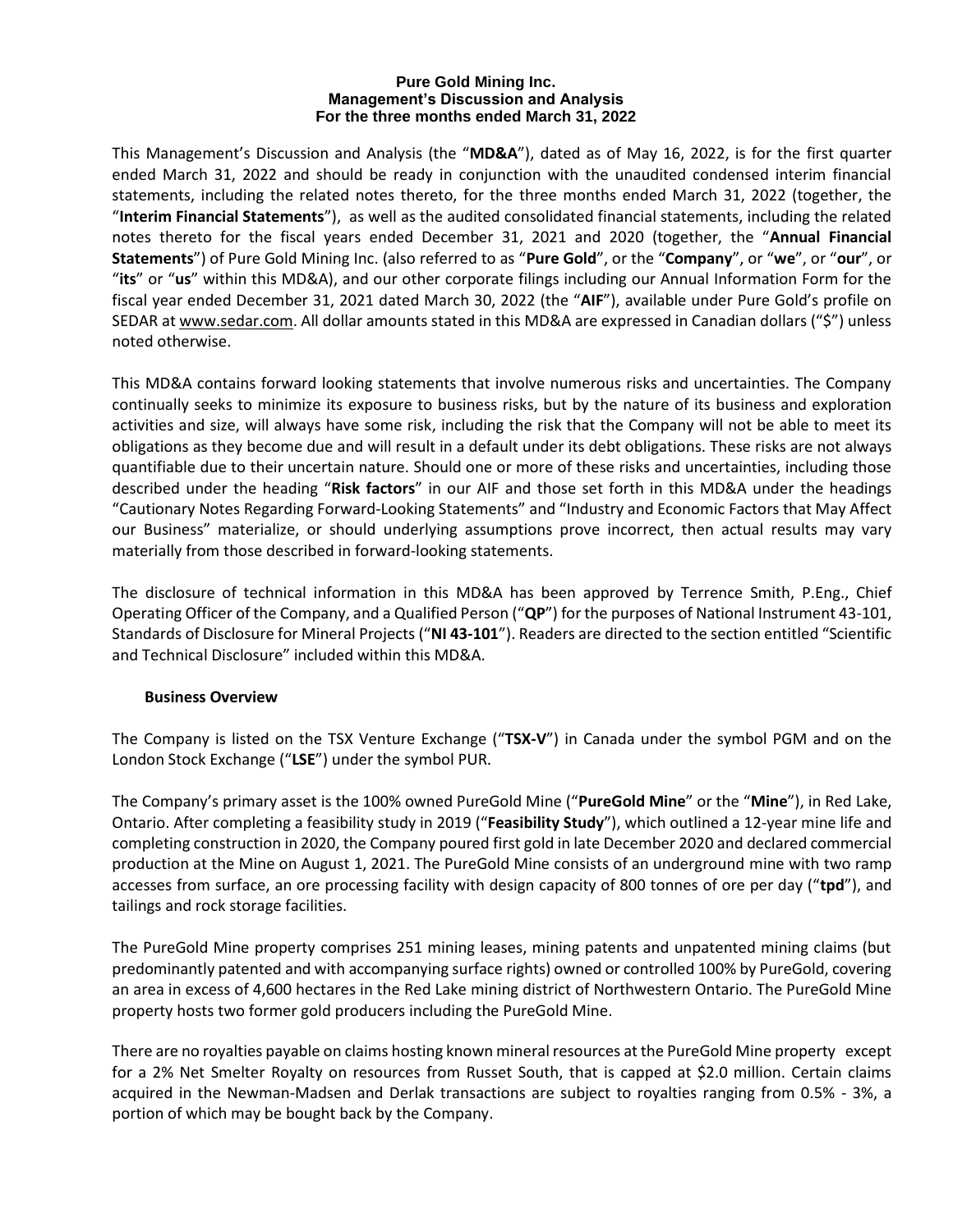# **First Quarter 2022 Highlights and Significant Subsequent Events**

A summary of the highlights for the first quarter ended March 31, 2022, and subsequent period to date for the Company and the PureGold Mine are as follows:

Gold Production

- Gold production for the quarter ended March 31, 2022 was 6,653 ounces
- Gold sold for the quarter ended March 31, 2022 was 7,876 ounces

# Processing

- For the first quarter ended March 31, 2022, the PureGold Mine processed a total of 50,892 tonnes of ore, or an average of 570 tpd, at an average head grade of 4.27 grams of gold per tonne of ore ("**g/t Au**") and achieved an average recovery of 95.2%.
- The main operating units in the mill and process facility are performing as expected. During the quarter, the Company completed upgrades for the gravity circuit which is expected to increase gravity recovery by 10-15% and overall gold recoveries by 1-2% to 96-97% from 95%. The upgrades are also expected to reduce operating costs by reducing cyanide dosages (consumption) in leaching, carbon in carbon-in-pulp ("**CIP**"), and metabisulfite/copper sulfate in the detox circuit.
- The regulatory process to increase the permitted mill capacity to 1,000 tpd is well advanced, and expected to be completed in Q4 2022.

### Mining

- For the first quarter ended March 31, 2022, a total of 44,716 tonnes of ore were mined from the PureGold Mine, or an average of 497 tpd.
- During Q1 2022, several new initiatives were launched which are expected to improve stope access and ultimately result in increased ore throughput, improved grades, and reduced costs in 2022. These initiatives include faster sill development to expedite access to higher grade stopes by developing sills faster, by taking longer rounds and improving definition drilling and grade control procedures. Definition drilling remains a key component in the plan to improve both ore production and grade. The Company significantly increased its definition drilling program in Q4 2021, the positive impacts of which are expected to positively impact short-term mine plans and production beginning in the second quarter of 2022. Finally, in support of an updated life of mine plan, significant data has been gathered with respect to 2021 grade control sampling and work is underway to compile and reconcile this data with the Company's Mineral Resource and Mineral Reserve models and with mill production. Together, these changes are expected to drive sustainable increases in both ore throughput and head grade, and will be implemented progressively throughout 2022.

# Sustaining Capital

● The Company incurred a total of \$7.3 million in sustaining capital expenditures during the three months ended March 31, 2022. Sustaining capital during the quarter was primarily related to development costs for the Main and East ramps and lateral level development, expenditures at the water treatment plant, commencement of a lift on the tailings dam, mobile equipment lease costs, and electrical substations and switchgear upgrades.

# Financings

• During the quarter the Company closed a bought deal private placement and a non-brokered private placement raising gross proceeds of \$31.2 million. Pursuant to the brokered offering, the Company issued a total 26.4 million common shares of the Company at a price of \$0.53 per common share for aggregate gross proceeds of \$14 million. The private placement issued a total of 32.5 million common shares to AngloGold Ashanti Limited ("AngloGold") at a price of \$0.53 per common share for aggregate gross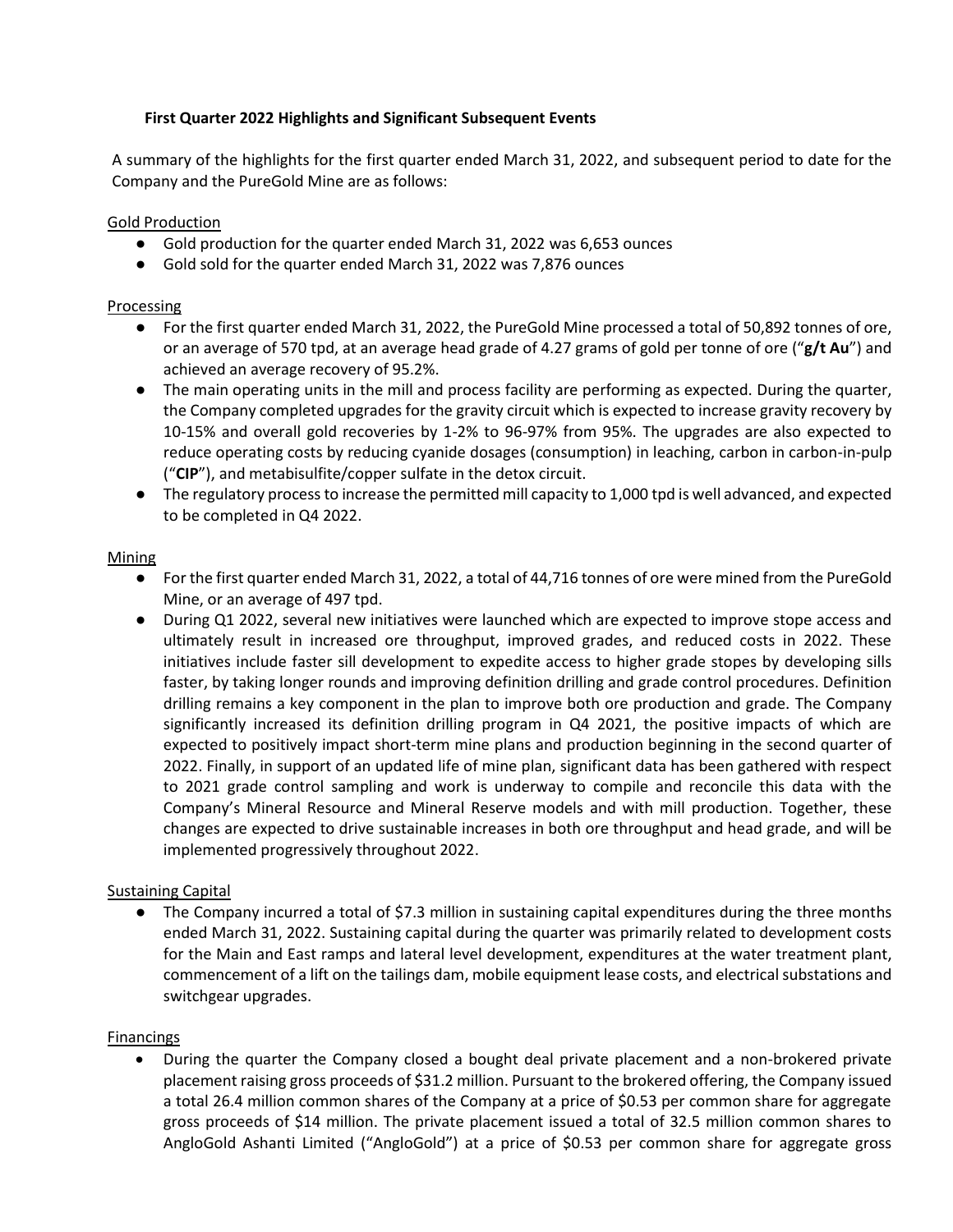proceeds of \$17.2 million.

- To support the operational turnaround and optimization initiatives underway at the PureGold Mine, subsequent to March 31, 2022, the Company entered into an agreement with its lending partner, Sprott Private Resource Lending II (Collector), LP ("Sprott"), whereby Sprott conditionally agreed to:
	- I. Provide the Company an additional, secured, first-priority, non-revolving credit facility ("Additional Credit Facility") up to a maximum principal amount of US\$6 million; and
	- II. Waive any existing defaults under the Credit Agreement, Stream Purchase Agreement, and Production Payment Agreement ("Existing Defaults") for a period of time ending May 23, 2022, refer to "*Cash and Liquidity"* discussion below.
- On May 6, 2022, the Company announced a non-brokered private placement of 200,000,000 units of the Company at a price of C\$0.15 per unit for aggregate proceeds of \$30 million. Each unit will consist of one common share and one common share purchase warrant. Each warrant will be transferrable and entitle the holder to acquire one common share of the Company for six months from the closing date of the offering at a price of \$0.18, subject to certain adjustments. The offering is expected to close on or about May 18, 2022.

# Leadership Changes

- On January 4, 2022, Mr. Troy Fierro, Director and seasoned mining engineer, replaced Darin Labrenz as President & CEO. Mr. Chris Haubrich, Vice President Business Development, replaced Sean Tetzlaff as CFO. Ms. Ashley Kates, Corporate Controller, was promoted to Vice President Finance & Corporate Secretary.
- On February 17, 2022, Terrence Smith was appointed to the position of Chief Operating Officer and Bryan Wilson was appointed Vice President Mine General Manager of the PureGold Mine. Phil Smerchanski was promoted to Vice President Exploration & Technical Services. Maryse Bélanger remained on PureGold's Board of Directors.
- On April 22, 2022, Mark O'Dea assumed the role of interim President and Chief Executive Officer. Mr. Fierro stepped down due to personal health issues. Mr. Fierro will remain a Director of the Company.

# Technical Report Update

● Work on an updated Mineral Resource Estimate for the PureGold Mine including satellite deposits Wedge, Russet South and Fork is underway. Following completion of the updated resource estimate, an updated Technical Report is expected to be completed including an updated Mineral Reserve. Expected timing for the updated Technical Report is in the fourth quarter of 2022.

# **Outlook**

# Operational Turnaround Plan

Following the operational management changes, the Company's new operational leadership team has designed and is accelerating an operational turnaround plan for the PureGold Mine with key objectives as follows:

- Improve safety performance with clear expectations and positive reinforcement of good behaviours;
- Fast-track the operation to a state of positive site-level cash flow by Q3 2022;
- Ramp up throughput to nameplate capacity (800 tpd) by H2 2022 and continue to grow thereafter;
- Define life of mine plan and deliver and updated NI 43-101 Technical Report in Q4 2022

Reduced headcount, rationalized equipment, and optimized underground development initiatives already completed are expected to lead to an approximate 30% reduction in costs in Q2 2022 compared to Q1 2022, and Q3 2022 costs are expected to fall further still. In addition, a new six-month mine plan is underway, which sees production growing steadily from April through September underpinned by 60,000 meters of definition drilling completed since November 2021. Taken together, the production and cost improvement initiatives already completed and underway are expected to see the Company transitioning to a state of positive site-level cash flow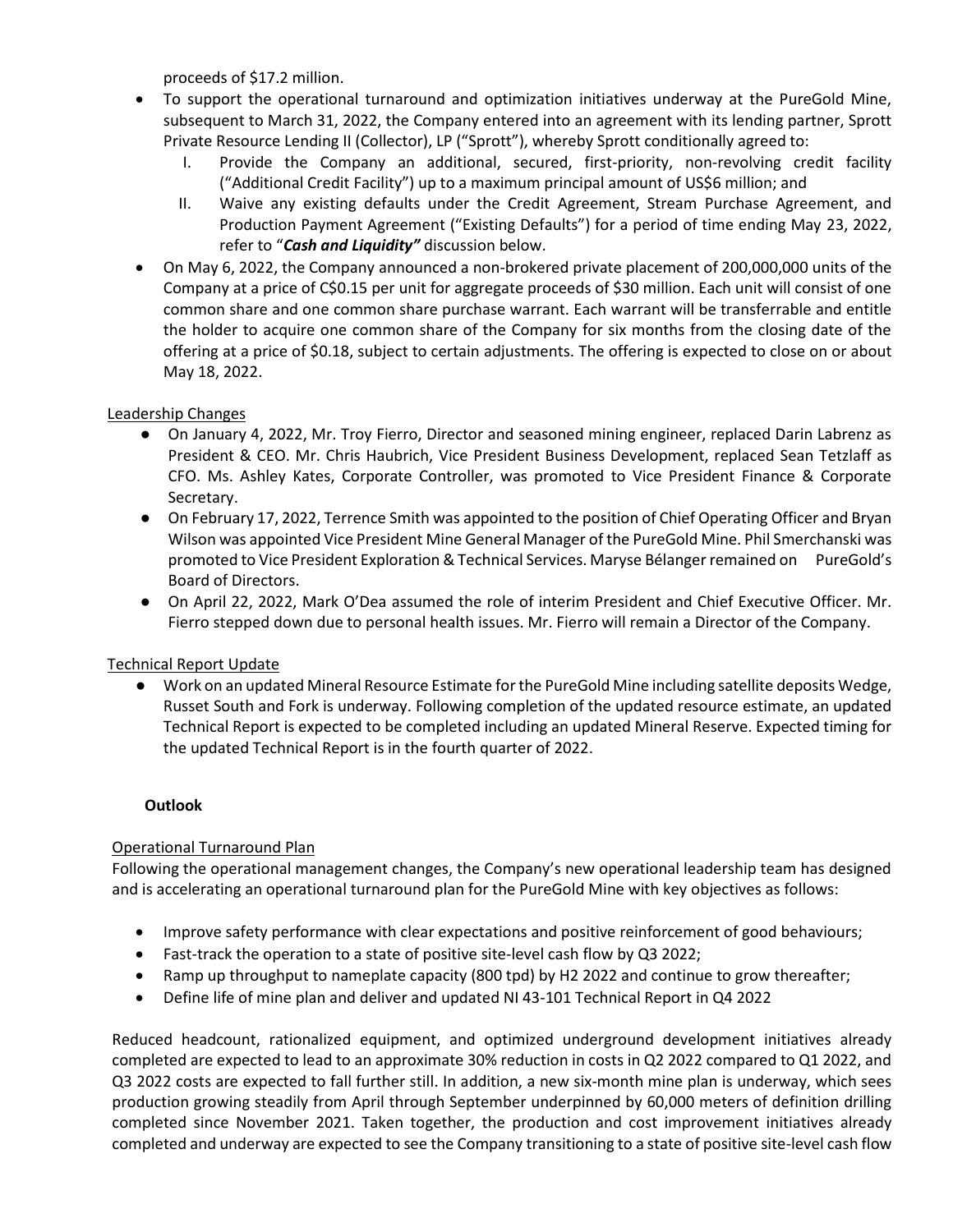by Q3 2022, and, subject to ongoing work in support of the updated life of mine plan, to transition to a state of corporate free cash flow by Q1 2023 as the operation ramps up throughput beyond 800 tpd.

# Significant Cost Reductions Completed and Underway

Since February 2022, the Company has reduced its workforce by approximately 20% from 340 employees down to 275. In April 2022, the Company transitioned to a campaign milling schedule, which will see the mill operating for two out of every four weeks temporarily to save costs by aligning with near-term mine production forecasts. The mill will gradually return to a full-time schedule as mining production increases. Drilling has been scaled back to two rigs, which is sufficient to continue aggressive growth of inventory of high-confidence stopes ahead of mining. Lastly, development of the Main Ramp has been temporarily paused with resources reallocated to nearterm production and development areas. The Main Ramp is currently at a depth of approximately 500 metres below surface, which is several hundred metres below near-term mining areas; as such, temporarily pausing ramp development will not constrain ore mining or definition drilling in the near-term. To date, the operating plus sustaining capital cost saving initiatives already in effect represent approximately \$4 million or 30% in monthly savings for Q2 as compared to Q1 2022. In H2 2022, the Company expects to further reduce costs by another \$1 million per month by realizing savings associated with the installation of the on-site camp, renegotiating key supply agreements, and further optimization of the workforce and overtime management.

# New High-Confidence Six Month Mine Plan

A new six-month mine plan for the period April to September 2022 has been completed recently and is underway, which expects the PureGold Mine to produce ore at an average rate of 615 tpd and average grade of 5.4 g/t Au, yielding 2,500 to 4,100 ounces of gold per month trending upward over the period. The new mine plan is based on a drilled inventory of over 140,000 tonnes of ore at a grade of 5.2 g/t Au which is the direct result of approximately 60,000 metres of definition drilling completed since November 2021. Despite ongoing definition drilling activity since November 2021, only now are the benefits of this investment beginning to be realized. This six-month plan, underpinned by this densely drilled inventory, is the most confident mine plan the Company has produced to date. More than 80% of the stopes in the plan have an average drill spacing of less than 6 metres and all stopes have an average spacing less than 10 metres. The Company expects to continue growing its inventory of high confidence material over the coming months as definition drilling continues, leading to a 12-month plan by mid-year. Further, the Company expects the efficiency of its definition drilling program to continue to improve and costs to reduce over time as results are returned and processes are correspondingly improved.

# Further Optimization

In H2 2022, the PureGold Mine is expected to continue to increase throughput and ramp up toward 800 tpd and eventually 1,000 tpd while continuing to improve cost performance. Further optimization initiatives that will support these outcomes include: improving mobile equipment availability; transitioning to efficient sill mining; mining a higher proportion and greater quantity of high-grade, high-confidence stopes; improving basic mine services including ventilation, electrical, compressed air, and water management, and most importantly continuing improving overall mine planning integration.

Beyond the current six-month plan, the Company expects to transition out of the McVeigh domain and into other zones including Austin and South Austin, which are generally higher grade and less complex compared to McVeigh. This transition is expected to drive further improvements in production, costs, and profitability.

# Defining the Life of Mine Plan

The Company remains on track to release an updated Mineral Resource, Mineral Reserve, and Life of Mine plan summarized in an updated NI 43-101 Technical Report by Q4 2022. Work in support of these updates is underway. The updated Life of Mine plan will set out the Company's vision for developing, operating, and potentially expanding the PureGold Mine based on all available data and operating experience to date.

Leading up to the revised Life of Mine plan, the Company and its consultants are conducting several strategic trade-off studies including a comparison of continuing to ramp down to higher grade zones at depth (including 8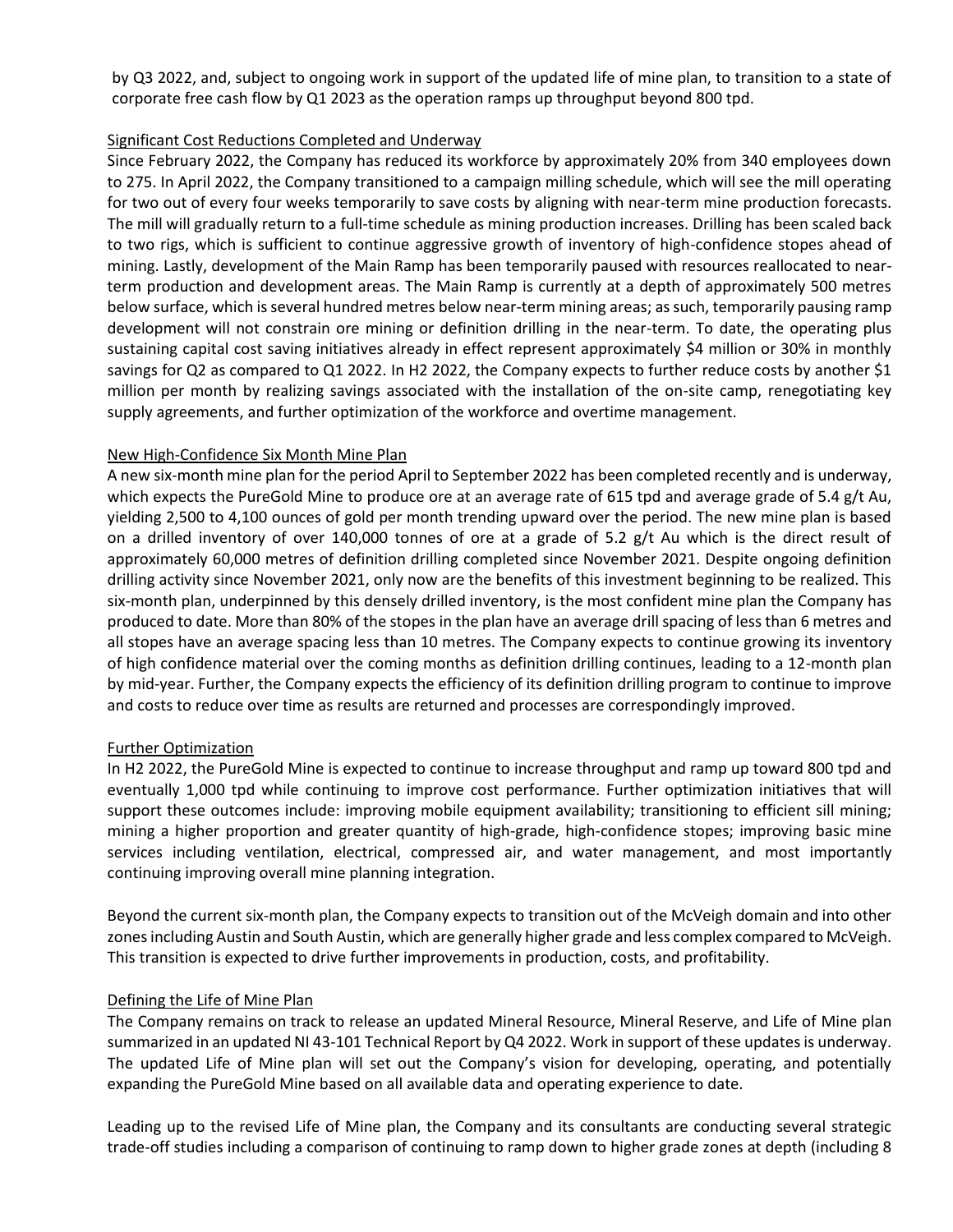Zone) versus accelerating rehabilitation of the existing 1,275-metre-deep shaft to access the higher grade zones faster than ramp access, and be able to mine more cheaply than ramp access, albeit at an assumed higher upfront capital cost. Updates on these studies and their outcomes will be provided as information becomes available.

The Company recently engaged SRK Consulting (Canada) Inc. ("SRK") to lead a team of multidisciplinary consultants from SRK and other independent consulting firms including Allnorth Consultants Limited, Knight Piésold Ltd., and Equity Exploration Consultants Ltd. to prepare an updated Mineral Reserve, Mineral Resource, and Life of Mine plan for the PureGold Mine. The updates will be detailed in a NI 43-101 Technical Report which the Company expects to release in the third or fourth quarter of 2022. The scope of work for the updated Life of Mine plan includes an analysis of the optimal throughput rate, analysis of mining methods, analysis of current and future mine access including shaft versus ramp trade-off studies, and analysis of potential future production expansions. The goal of the updated Life of Mine plan is to identify the best value-maximizing path forward for the Company and its shareholders based on existing development and infrastructure, operating experience to date, significant exploration and organic growth potential, and the Company's current and future financial capacity.

# 2022 Production and Cost Outlook

Based on the various production improvement and cost savings initiatives currently underway, by the end of 2022 the Company is targeting a minimum of a 50% increase in average daily ore production, a 30% increase in average head grade, and a 20% reduction in monthly operating costs compared to 2021 totals.

The Company expects cost and production guidance for H2 2022 will be available by June 2022.

Until the Company reaches steady-state levels of throughput and expected grade, non-IFRS financial measures such as Cash costs per ounce and All-in sustaining costs ("**AISC**") per ounce, which rely on ounces produced in their calculation, are not representative of the future mine plan and are not provided herein.

|                  |               | For the three<br>months<br>ended March<br>31, 2022 | For the three<br>months<br>ended March<br>31, 2021 |
|------------------|---------------|----------------------------------------------------|----------------------------------------------------|
| <b>Operating</b> |               |                                                    |                                                    |
| data             |               |                                                    |                                                    |
| Ore mined        | Tonnes        | 44,716                                             | 32,071                                             |
| Waste<br>mined   | <b>Tonnes</b> | 89,555                                             | 112,043                                            |
| Total            | <b>Tonnes</b> | 134,271                                            | 144,114                                            |
| mined            |               |                                                    |                                                    |
|                  |               |                                                    |                                                    |
| Ore milled       | Tonnes        | 50,892                                             | 48,404                                             |
| Average          | Grams per     | 4.27                                               | 3.08                                               |
| head             | tonne gold    |                                                    |                                                    |
| grade            |               |                                                    |                                                    |
| Recovery         | %             | 95.2                                               | 95.2                                               |
|                  |               |                                                    |                                                    |
| Gold             | <b>Ounces</b> | 6,653                                              | 6,796                                              |
| produced         |               |                                                    |                                                    |
| Gold sold        | <b>Ounces</b> | 7,876                                              | 2,924                                              |
|                  |               |                                                    |                                                    |

# **Overview of Operating Results**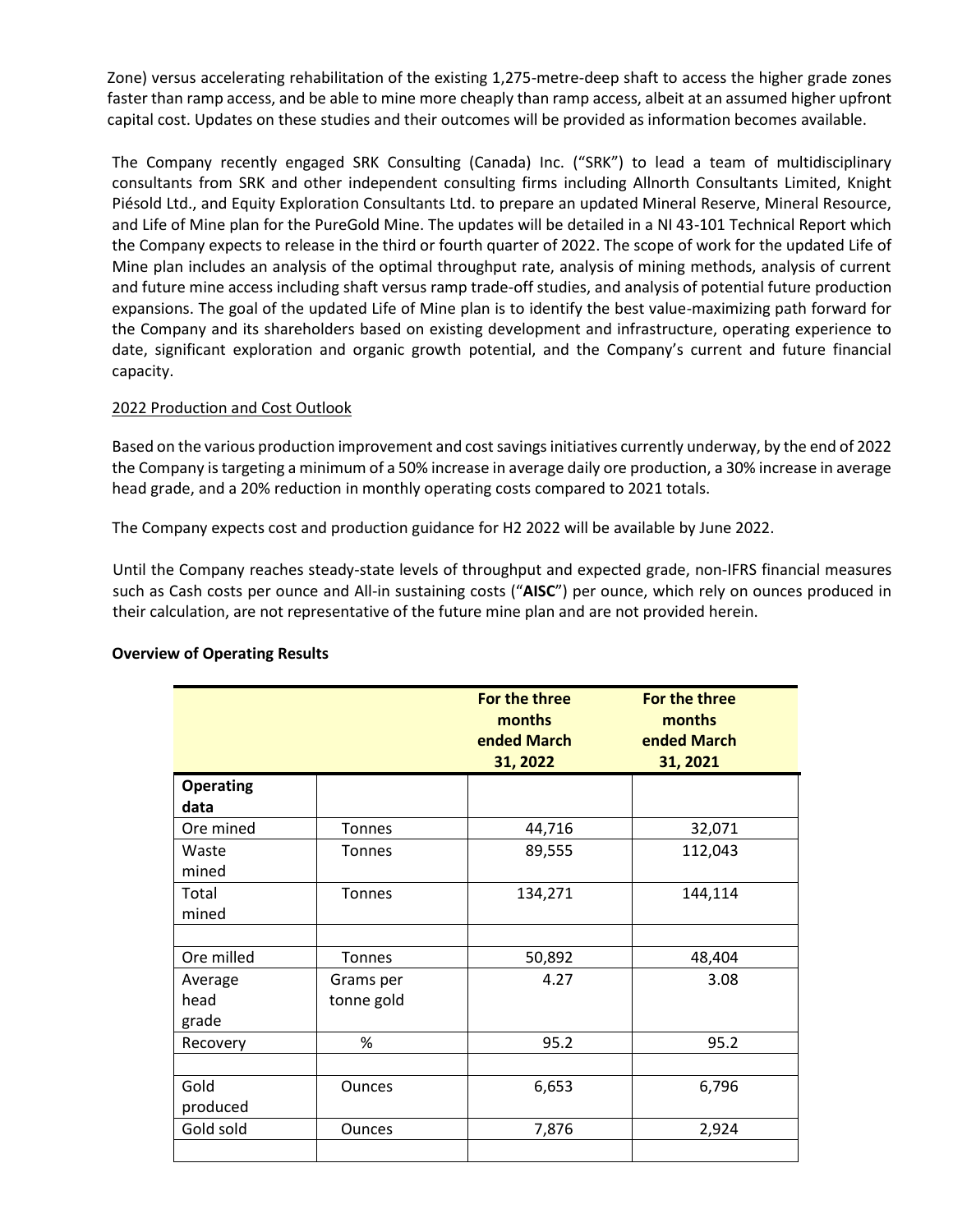| Average               | US\$/ounce | \$1,848        | \$1,774         |
|-----------------------|------------|----------------|-----------------|
| Price                 | sold       |                |                 |
| realized              |            |                |                 |
| <b>Financial</b>      |            |                |                 |
| data                  |            |                |                 |
| Revenue <sup>2</sup>  | \$         | 18,368,000     | 6,542,000       |
| Mine                  | \$         | (23, 395, 000) | (15,585,000)    |
| operating             |            |                |                 |
| loss <sup>2</sup>     |            |                |                 |
| Net loss <sup>2</sup> | \$         | (21, 467, 000) | (16,786,000)    |
|                       |            |                | As at           |
|                       |            | As at March    | <b>December</b> |
|                       |            | 31, 2022       | 31, 2021        |
|                       |            |                |                 |
| Long term             | \$         |                | 115,204,000     |
| debt <sup>1</sup>     |            |                |                 |
| Current               | \$         | 17,329,000     | 21,297,000      |
| assets                |            |                |                 |
| Current               | \$         | 192,066,000    | 43,277,000      |
| liabilities           |            |                |                 |

#### Notes

<sup>1</sup> As at March 31, 2022, the Company was not in compliance with its debt covenants in respect of the Sprott Credit Facility, and therefore, all long-term debt was reclassified to current. Subsequent to March 31, 2022, a waiver was received to waive all current defaults under the Credit Facility. Refer to "*Liquidity, Capital Resources and Going Concern*" discussion below for more details.

<sup>2</sup> On January 1, 2022, the Company adopted an amendment to *IAS 16 Property, Plant and Equipment – Proceeds before Intended Use*, which prohibits deducting from the cost of property, plant and equipment amounts received from selling items produced while preparing the asset for its intended use. Instead, amounts received are recognized as sales proceeds and the related costs in profit or loss. As a result of the adoption of the amendments, the Company has restated its comparative period, to reclassify the 2021 proceeds received from gold sales with associated cost of sales from mineral properties, plant and equipment, to mine operating loss on the statement of loss and comprehensive loss.

#### **Financings**

On June 17, 2020, PureGold closed a non-brokered private placement of 9,868,421 Shares that qualified as "flowthrough shares" with respect to Canadian Exploration Expenses ("**CEE**") as defined under the Income Tax Act (Canada) (the "Tax Act") (the "**CEE Flow-Through Shares**") at a price of \$1.52 per CEE Flow-Through Share, for gross proceeds to PureGold of \$15,000,000 .

On May 5, 2021, Pure Gold closed a bought deal offering of "flow-through shares" with respect to "Canadian development expenses" ("**CDE**") within the meaning of the Tax Act (the "**CDE Flow-Through Shares**") at an issue price of \$1.52 per CDE Flow-Through Share for gross proceeds of \$17,250,024 which includes the full exercise of the underwriters' over-allotment option.

On September 28, 2021 the Company closed a bought deal offering of 21,905,200 units of the Company at a price of C\$1.05 per unit for gross proceeds to the Company of C\$23,000,460. Each unit is comprised of one common share and one-half common share purchase warrant. Each warrant will entitle the holder thereof to purchase one common share at a price of C\$1.36 until March 28, 2023.

On October 15, 2021 the Company closed a non-brokered private placement to AngloGold at a price of C\$1.05 per unit for gross proceeds to the Company of C\$3,473,000. Each unit is comprised of one common share and one-half Common Share purchase warrant. Each warrant will entitle the holder thereof to purchase one common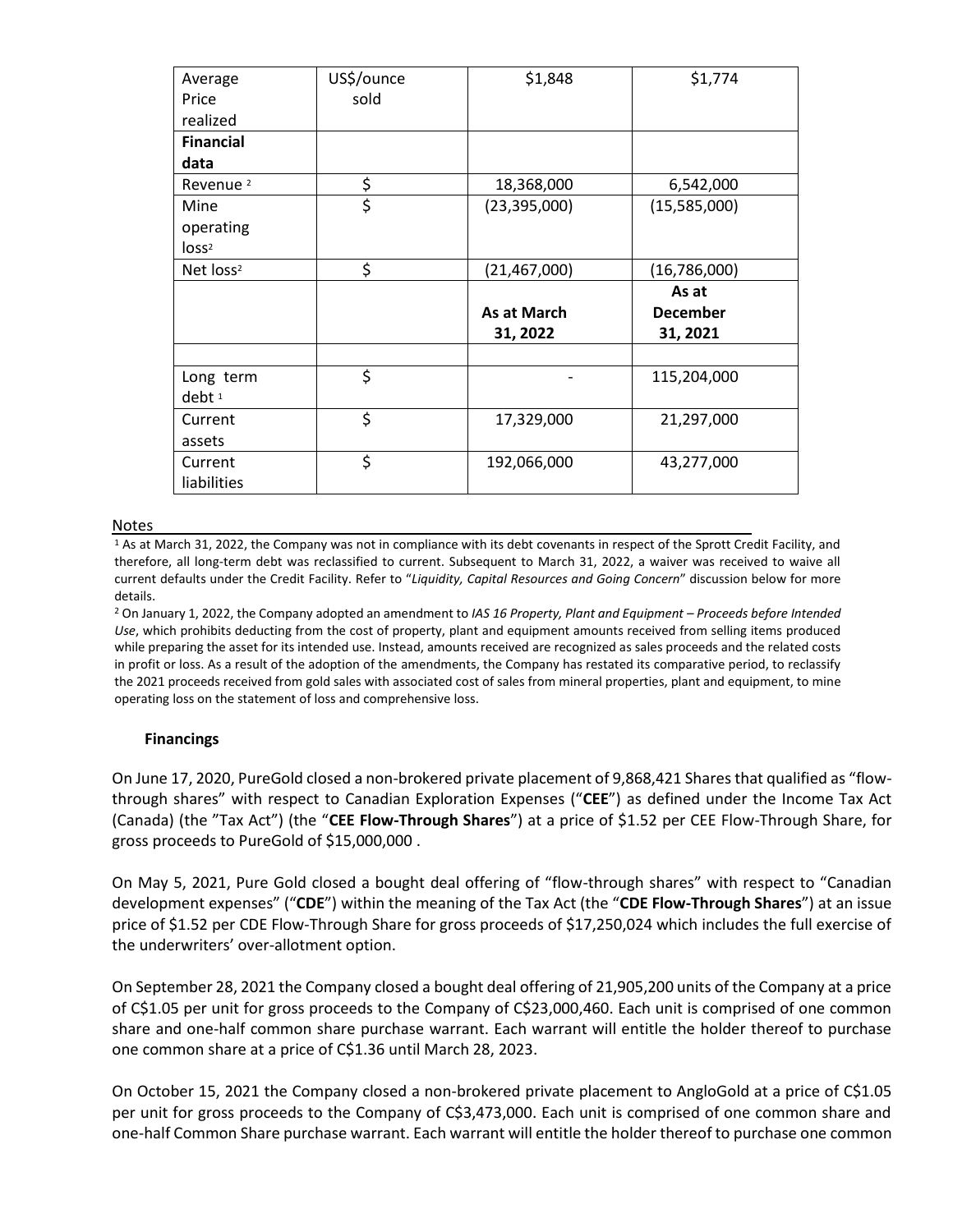share at a price of C\$1.36 until March 28, 2023.

On February 15, 2022 the Company closed a brokered and non-brokered private placement for gross proceeds of \$31.2 million. The brokered offering issued 26,423,000 common shares at a price of C\$0.53 per common share for gross proceeds of \$14 million. The non-brokered offering issued 32,525,000 common shares to AngloGold at a price of C\$0.53 for gross proceeds of \$17.2 million.

The following table outlines the status of expenditures pertaining to the above noted financings as at March 31, 2022:

*All amounts are approximate, expressed in millions of dollars*

|                                                                   | Prior             | Actual |                  |              |          |
|-------------------------------------------------------------------|-------------------|--------|------------------|--------------|----------|
| <b>Description</b>                                                | <b>Disclosure</b> | Spent  | <b>Remaining</b> | <b>Total</b> | Variance |
| <b>Offering</b><br>2020,<br>17,<br>June                           | \$15              | \$9.5  | \$5.5            | \$15         | Nil      |
| PureGold Mine Project <sup>(1)</sup>                              |                   |        |                  |              |          |
| Wedge, Russet South, Fork and                                     |                   |        |                  |              |          |
| other satellitetargets to the main                                |                   |        |                  |              |          |
| PureGold Mine deposit                                             |                   |        |                  |              |          |
| May 5, 2021 Offering - PureGold                                   | \$17.3            | \$17.3 | Nil              | \$17.3       | Nil      |
| <b>Mine Project</b>                                               |                   |        |                  |              |          |
| Development of the PureGold                                       |                   |        |                  |              |          |
| Mine Project, including the                                       |                   |        |                  |              |          |
| excavation and extension of main                                  |                   |        |                  |              |          |
| haulage ways                                                      |                   |        |                  |              |          |
| September 28 and October 15,                                      | \$26.5            | \$26.5 | Nil              | \$26.5       | Nil      |
| $2021^{(2)}$                                                      |                   |        |                  |              |          |
| Fund the continued ramp up of                                     |                   |        |                  |              |          |
| operations at its 100%-owned                                      |                   |        |                  |              |          |
| PureGold Mine Project located in                                  |                   |        |                  |              |          |
| Red Lake, Ontario, underground<br>drilling and development of the |                   |        |                  |              |          |
| high-grade 8 zone, and for                                        |                   |        |                  |              |          |
| general corporate purposes                                        |                   |        |                  |              |          |
| February 17, 2022, Offering -                                     | \$31.2            | \$31.2 | Nil              | \$31.2       | Nil      |
| <b>PureGold Mine Project</b>                                      |                   |        |                  |              |          |
| Ramp up of operations to design                                   |                   |        |                  |              |          |
| capacity and for general corporate                                |                   |        |                  |              |          |
| purposes.                                                         |                   |        |                  |              |          |
|                                                                   |                   |        |                  |              |          |

# **Notes:**

 $<sup>(1)</sup>$  Remaining funds are held in the form of cash or are expected from future cash flows and are expected</sup> to be used by PureGold to incur exploration expenses in respect of the PureGold Mine Project that qualify as CEE as defined in the Tax Act.

(2) Remaining funds are held in the form of cash.

# **Selected Financial Information**

Management is responsible for the Interim Financial Statements referred to in this MD&A, and provides officers' disclosure certifications filed with the Canadian provincial securities commissions. The Audit Committee of the Company's Board of Directors has been delegated the responsibility to review and approve the Interim Financial Statements and MD&A.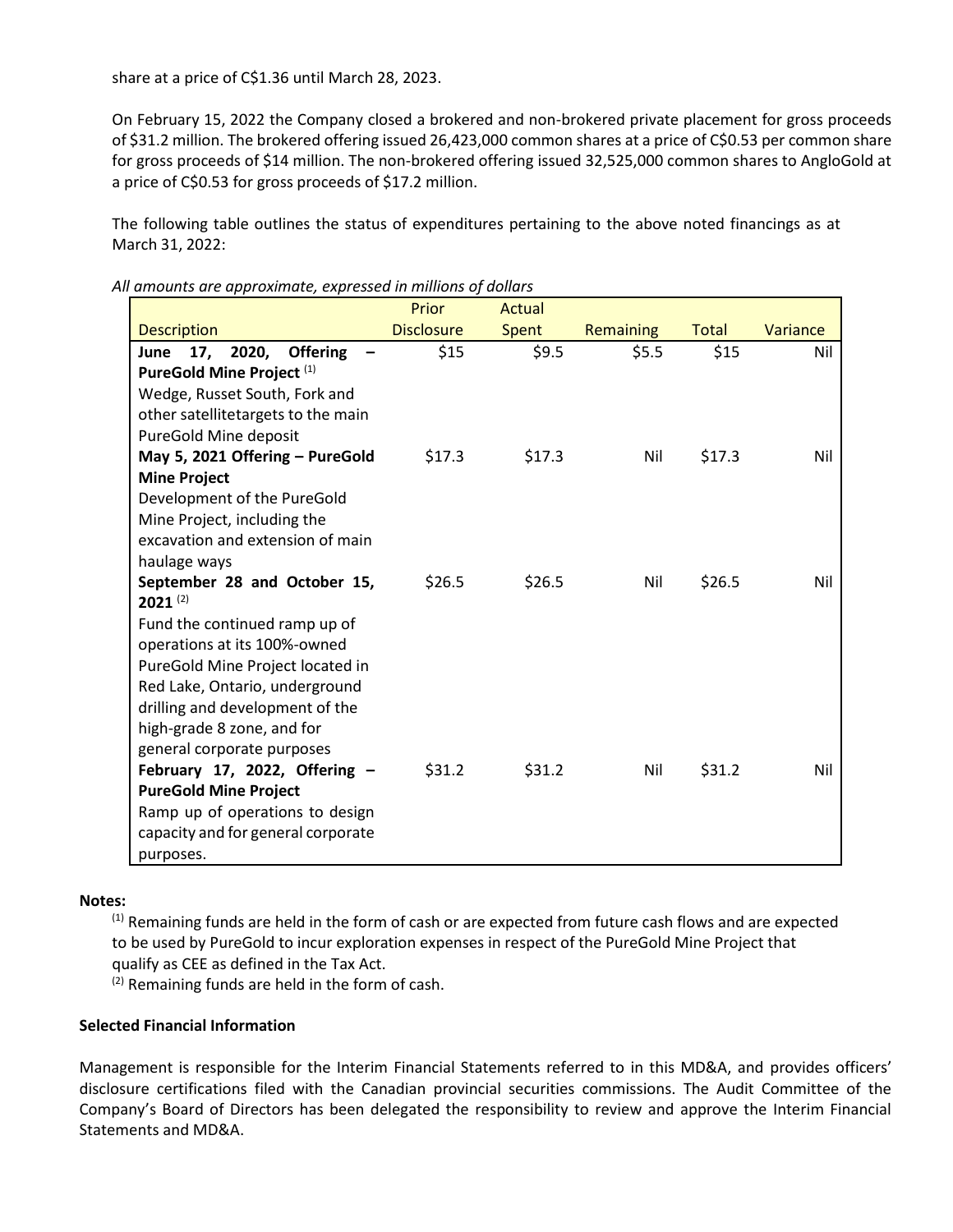The Interim Financial Statements have been prepared in accordance with IAS 34, Interim Financial Reporting, and should be read in conjunction with the Annual Financial Statements which have been prepared in accordance with International Financial Reporting Standards ("IFRS") as issued by the International Accounting Standards Board ("IASB").

# *Results of Operations*

The following financial data has been derived from our Interim Financial Statements for the three months ended March 31, 2022 and 2021, respectively:

|                            | For the three<br>months ended<br>March 31, 2022 | For the three<br>months ended<br>March 31, 2021 <sup>1</sup> |
|----------------------------|-------------------------------------------------|--------------------------------------------------------------|
| <b>Total Revenue</b>       | \$<br>18.4                                      | \$<br>6.5                                                    |
| Mine operating loss        | (23.4)                                          | (15.6)                                                       |
| Exploration and evaluation |                                                 | (3.1)                                                        |
| Corporate administrative   |                                                 |                                                              |
| costs                      | (1.1)                                           | (2.1)                                                        |
| Interest and financing     |                                                 |                                                              |
| costs                      | (5.7)                                           | (0.0)                                                        |
| Gain (Loss) on change in   |                                                 |                                                              |
| fair value of derivative   |                                                 |                                                              |
| liabilities                | 3.1                                             | 0.7                                                          |
| <b>Net</b><br>loss<br>and  |                                                 |                                                              |
| comprehensive loss for the |                                                 |                                                              |
| period                     | \$<br>(21.5)                                    | \$<br>(16.8)                                                 |
| Basic and diluted loss per |                                                 |                                                              |
| common share               |                                                 |                                                              |
|                            | \$<br>(0.05)                                    | \$<br>(0.04)                                                 |

<sup>1</sup> On January 1, 2022, the Company adopted an amendment to *IAS 16 Property, Plant and Equipment – Proceeds before Intended Use*, which prohibits deducting from the cost of property, plant and equipment amounts received from selling items produced while preparing the asset for its intended use. Instead, amounts received are recognized as sales proceeds and the related costs in profit or loss. As a result of the adoption of the amendments, the Company has restated its comparative period balance, to reclassify the 2021 proceeds received from gold sales with associated cost of sales from mineral properties, plant and equipment, to mine operating loss on the statement of loss and comprehensive loss.

# Mine operating loss

The mine operating loss for the quarter ended March 31, 2022 and 2021 (in millions of \$, except per share data. Numbers may not add or cross-add due to rounding) is comprised of the following:

|                           | 2022       | 2021      |
|---------------------------|------------|-----------|
|                           |            |           |
| Revenue                   | \$<br>18.4 | \$<br>6.5 |
| Cost of sales             |            |           |
| Labour, wages and         | (12.1)     | (8.7)     |
| benefits                  |            |           |
| Raw materials and         | (7.1)      | (7.2)     |
| consumables               |            |           |
| Contractors               | (14.0)     | (5.8)     |
| Site administrative costs | (2.2)      | (2.3)     |
| Share based payments      | (0.4)      | (0.2)     |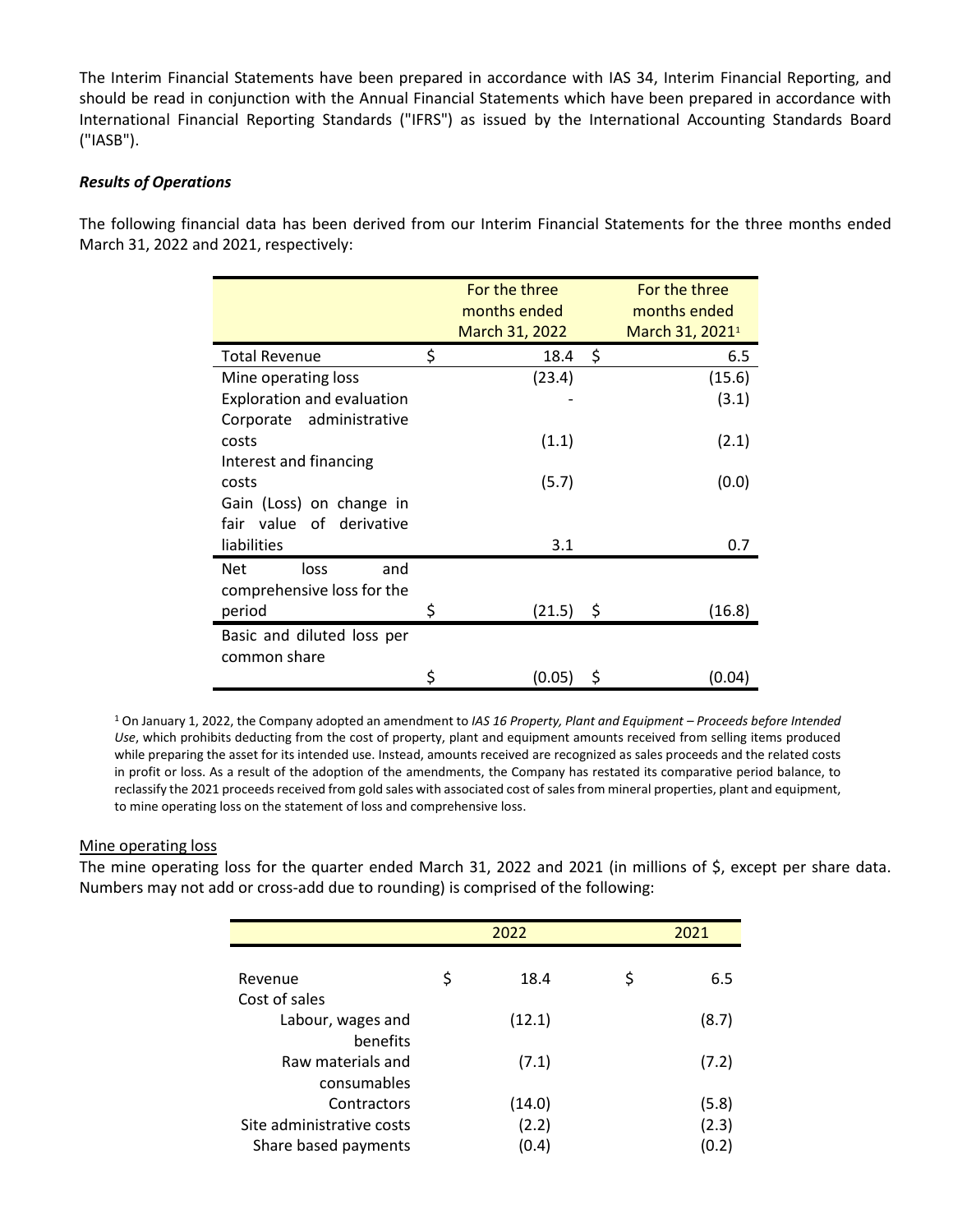| Depreciation and     |        |        |
|----------------------|--------|--------|
| deletion             | (3.0)  |        |
| Change in inventory  | 0.6    | 10.3   |
| Inventory write-down | (3.6)  | (8.2)  |
| Total                | (41.8) | (22.1) |
|                      |        |        |
| Mine operating loss  | (23.4) | (15.6) |

During Q1 2022 Company sold 7,876 ounces of gold at a weighted average price of US\$1,848 resulting in revenue of \$18.4 million, compared to 2,924 ounces of gold sold in Q1 2021 at a weighted average price of US\$1,774 resulting in revenue of \$6.5 million. The mine operating costs are comprised of production costs, including mining, processing, maintenance, site general and administration and site share-based payments. The increase in revenue and cost of sales from the same quarter in the prior year due to the fact that the Company was still ramping up its mine in Q1 2021 and building up its team, resulting in higher labour costs in Q1 2022 compared to same period in the prior year. Additionally, the Company incurred higher contractor costs relating to increased definition drilling in Q1 2022 that was not incurred in Q1 2021.

# Exploration expenditures

The Company did not incur any exploration activity at the PureGold Mine Project during the first quarter of 2022, and it is not expected to ramp up again until the second half of 2022 as the Company is focused on its development and ramp up of operations at the PureGold Mine.

# Corporate administrative costs

Corporate administrative costs decreased from \$2.1 million in Q1 2021 to \$1.1 million in Q1 2022. Corporate administrative expenditures consist of wages, consulting and director fees, professional fees, corporate listing and filing fees, investor relations and communications expenses, and office costs.

|                                        | Three months<br>ended March 31,<br>2022 |     | Three months<br>ended March 31,<br>2021 |     |
|----------------------------------------|-----------------------------------------|-----|-----------------------------------------|-----|
| Wages, consulting and<br>director fees | \$                                      | 0.5 | \$                                      | 0.6 |
| Share-based payments                   |                                         | 0.1 |                                         | 0.5 |
| <b>Professional fees</b>               |                                         | 0.2 |                                         | 0.1 |
| Investor relations                     |                                         | 0.1 |                                         | 0.4 |
| Office costs                           |                                         | 0.1 |                                         | 0.3 |
| Listing and filing fees                |                                         | 0.1 |                                         | 0.1 |
| Depreciation                           |                                         | 0.1 |                                         | 0.1 |
|                                        | \$                                      | 1.2 | \$                                      | 2.1 |

Wages, consulting and director fees remained relatively consistent from the same quarter in the prior year. Sharebased compensation expenses decreased from the same quarter in the prior year as a result of the reversal of sharebased compensation during Q1 2022 relating to forfeited RSUs for employees who were no longer employed by the Company. Investor relations expense decreased from the same period in the prior year as the Company incurred additional costs associated with a new website design and marketing initiatives in the first quarter of 2021. Office costs decreased from the same quarter in the prior year as a result of additional employer health taxes paid in Q1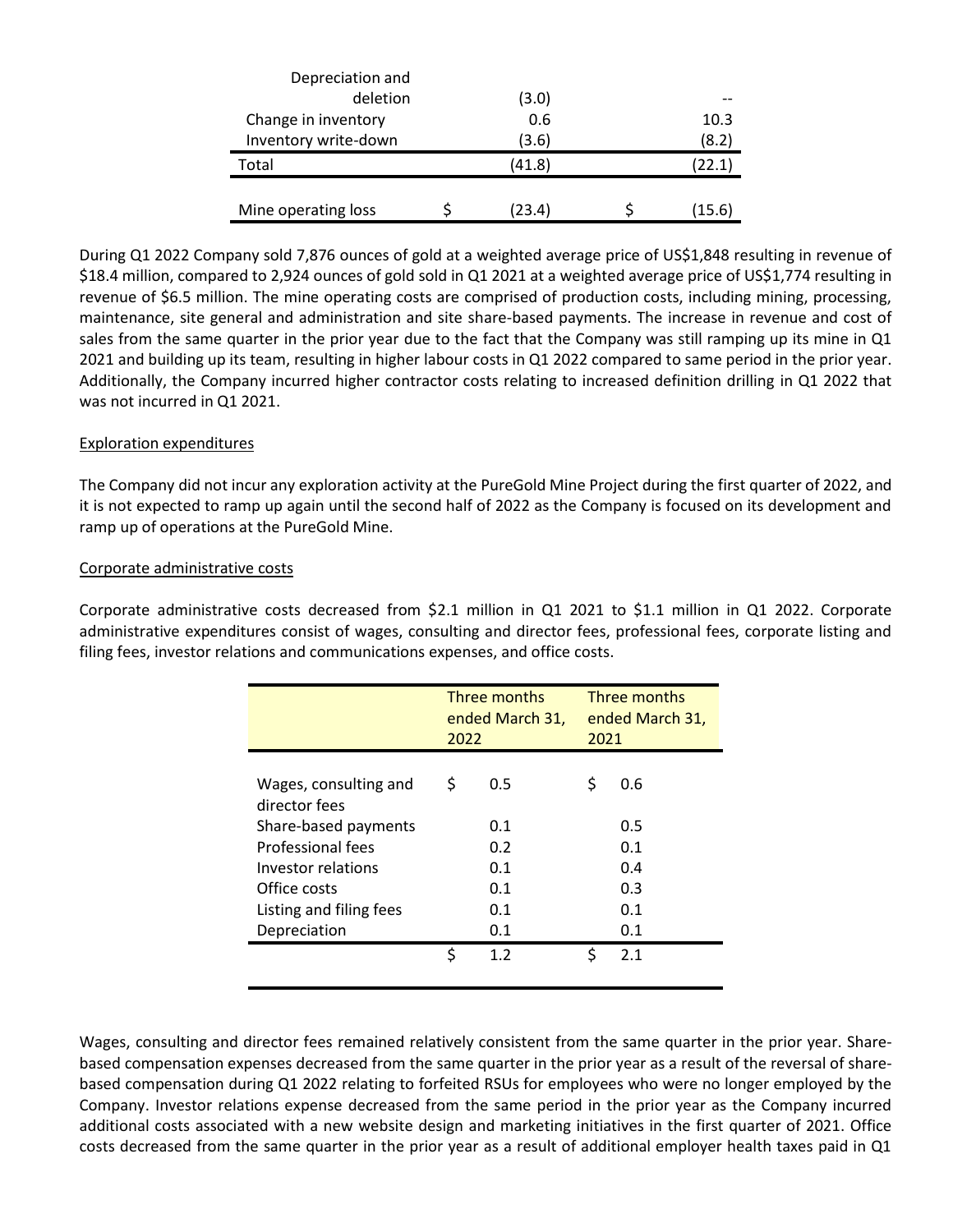# Interest and finance costs

|                                                                                          | 2022 | Three months<br>ended March 31, | 2021 | Three months<br>ended March 31, |
|------------------------------------------------------------------------------------------|------|---------------------------------|------|---------------------------------|
| <b>Credit Facility interest</b><br>expense<br>Deferred transaction<br>costs amortization | \$   | 5.4<br>0.1                      |      |                                 |
| Financing fees on leases<br>Reclamation accretion                                        |      | 0.1<br>0.1                      |      | 0.0<br>0.0                      |
| expense                                                                                  |      |                                 | \$   |                                 |
|                                                                                          | \$   | 5.7                             |      | റ റ                             |

Financing costs are largely comprised of interest incurred on the Company's Credit Facility, and amortization of deferred transaction costs. Prior to the start of commercial production on August 1, 2021, the interest, accretion and amortization of the transaction costs related to long-term debt was capitalized as borrowing costs to mine development within property plant and equipment, and expensed thereafter.

# Change in fair value of derivatives

During Q1 2022, the Company recognized a \$3.1 million gain on the change in fair value of various derivative liabilities within the Company's Facility and Callable Gold Stream compared to a \$1.0 million gain in the same quarter in the prior year. The Company revalues its derivative liabilities on a quarterly basis with changes in the derivative values resulting from changes in market volatility and future gold price assumptions. The decrease in the derivative liability during the quarter was largely a result of increasing risk free interest rate and credit spread.

# *Financial Position*

The following financial data has been derived from our Interim Financial Statements (in millions of \$).

|                            | As at<br>March 31, 2022 |       | As at<br>December 31, 2021 |       |
|----------------------------|-------------------------|-------|----------------------------|-------|
| <b>Current assets</b>      |                         | 17.3  |                            | 21.3  |
| <b>Total assets</b>        |                         | 265.9 |                            | 267.3 |
| <b>Current liabilities</b> |                         | 192.1 |                            | 43.3  |
| Non-current liabilities    |                         | 22.0  |                            | 181.5 |
| Cash dividends declared    |                         |       |                            |       |

Current assets decreased by \$4.0 million reflecting lower cash, inventories and prepaid expense balances in 2022, offset by increased amounts receivables, compared to December 31, 2021.

Total assets decreased slightly by \$1.4 million to \$266.2 million at March 31, 2022, compared to \$267.3 million at December 31, 2021, reflecting a lower cash balance partially offset by increased mineral properties, plant and equipment, as a result of the Company's continued spend at the PureGold Mine.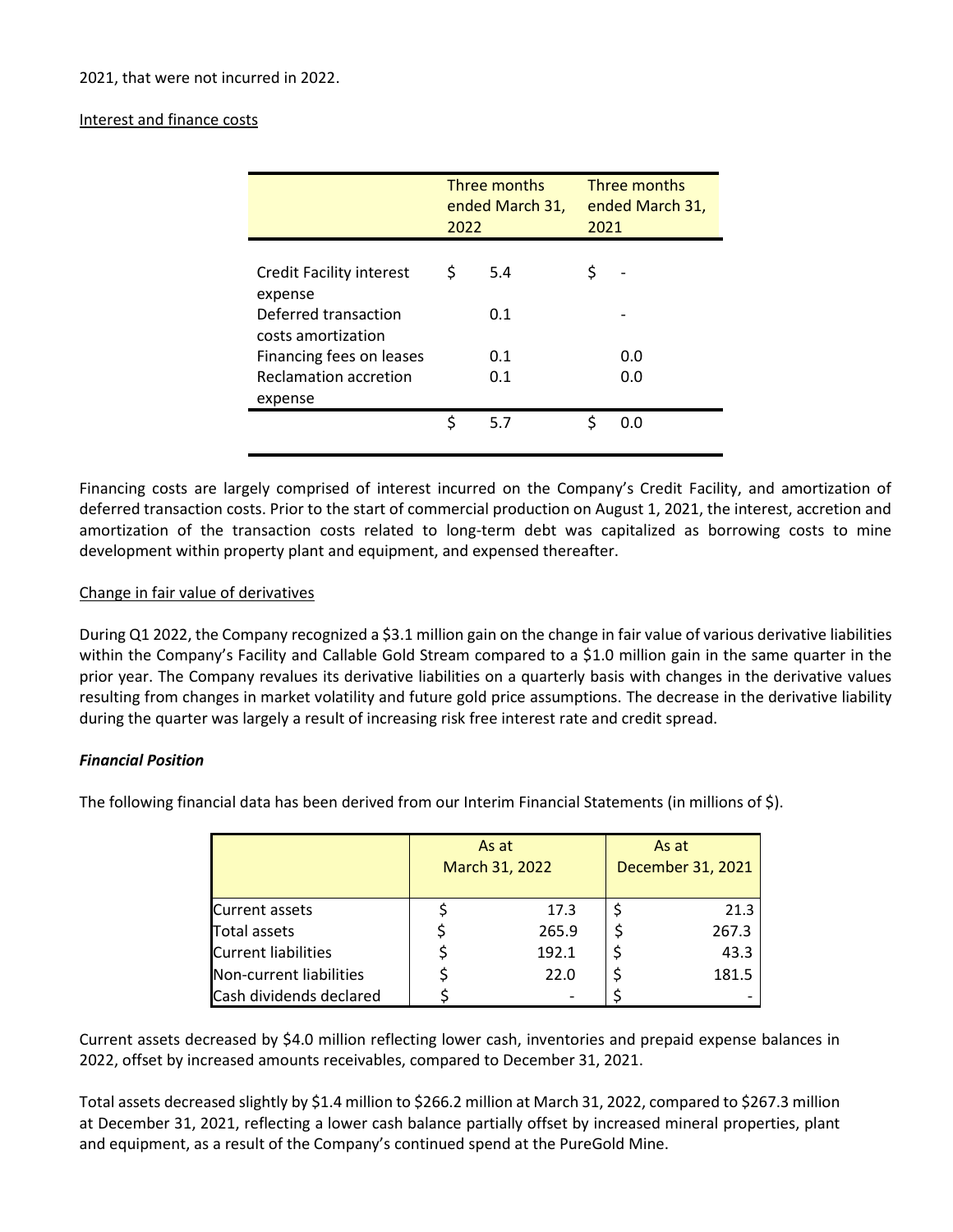Current liabilities at March 31, 2022 increased significantly compared to December 31, 2021 as a result of the Company classifying all debt under the Credit Facility as current as a result of the Company being in default of its debt covenants. As mentioned above, subsequent to March 31, 2022, the Company received a waiver of the defaults from its lenders.

Non-current liabilities decreased significantly from December 31, 2021, primarily due to the reclassification of the Credit Facility balances to current as discussed above.

### Shareholders' Equity

On February 15, 2022 the Company closed a brokered and non-brokered private placement for gross proceeds of \$31.2 million. The brokered offering issued 26,423,000 common shares at a price of C\$0.53 per common share for gross proceeds of \$14 million. The non-brokered offering issued 32,525,000 common shares to AngloGold at a price of C\$0.53 for gross proceeds of \$17.2 million.

In Q1 2022, the Company issued 372,226 common shares on the redemption of employee RSUs and 75,000 common shares on employee stock options. The exercised stock options had a weighted average exercise price of \$0.49 per share.

Refer also to the discussion in this MD&A under the heading, "Outstanding Share Data". The Company has not declared any dividends since incorporation.

### **Summary of Quarterly Results**

The following information is derived from and should be read in conjunction with the Interim Financial Statements of PureGold and the interim condensed financial statements for each of the past eight quarters which have been prepared in accordance with IFRS applicable to interim financial reporting including IAS 34.

|                                                        | Mar<br>2022 | <b>Dec</b><br>2021 | Sep<br>2021 | June<br>2021 | Mar<br>2021 | <b>Dec 2020</b> | Sep<br>2020 | Jun<br>2020 |
|--------------------------------------------------------|-------------|--------------------|-------------|--------------|-------------|-----------------|-------------|-------------|
| Total revenue                                          | \$18.4      | \$16.0             | \$18.9      | \$15.0       | \$6.5       | \$ -            | \$-         | \$ -        |
| Mine operating<br>expenses                             | \$38.7      | \$25.7             | \$22.7      | \$28.2       | \$22.1      | \$ -            | \$-         | \$-         |
| Corporate and<br>administrative costs                  | \$1.1       | \$2.5              | \$1.4       | \$1.9        | \$2.1       | \$10.3          | \$4.9       | \$1.4       |
| Total comprehensive<br>income (loss)<br>for the period |             |                    |             |              |             |                 |             |             |
|                                                        | \$(21.5)    | \$(17.2)           | \$(13.2)    | \$(15.8)     | \$(16.8)    | \$(16.2)        | \$(9.7)     | \$(9.7)     |
| <b>Basic and diluted</b><br>income<br>(loss) per share | \$(0.05)    | \$(0.04)           | \$(0.03)    | \$(0.04)     | \$(0.04)    | \$(0.04)        | \$(0.02)    | \$(0.03)    |

#### **For the three months ended (\$ million except per share data)**

Revenue increased slightly Q1 2022 over Q4 2021 as a direct result of the strengthening gold price quarter over quarter. Gold sales in Q1 2022 was 7,876 ounces sold at an average gold price of \$2,760 per ounce, compared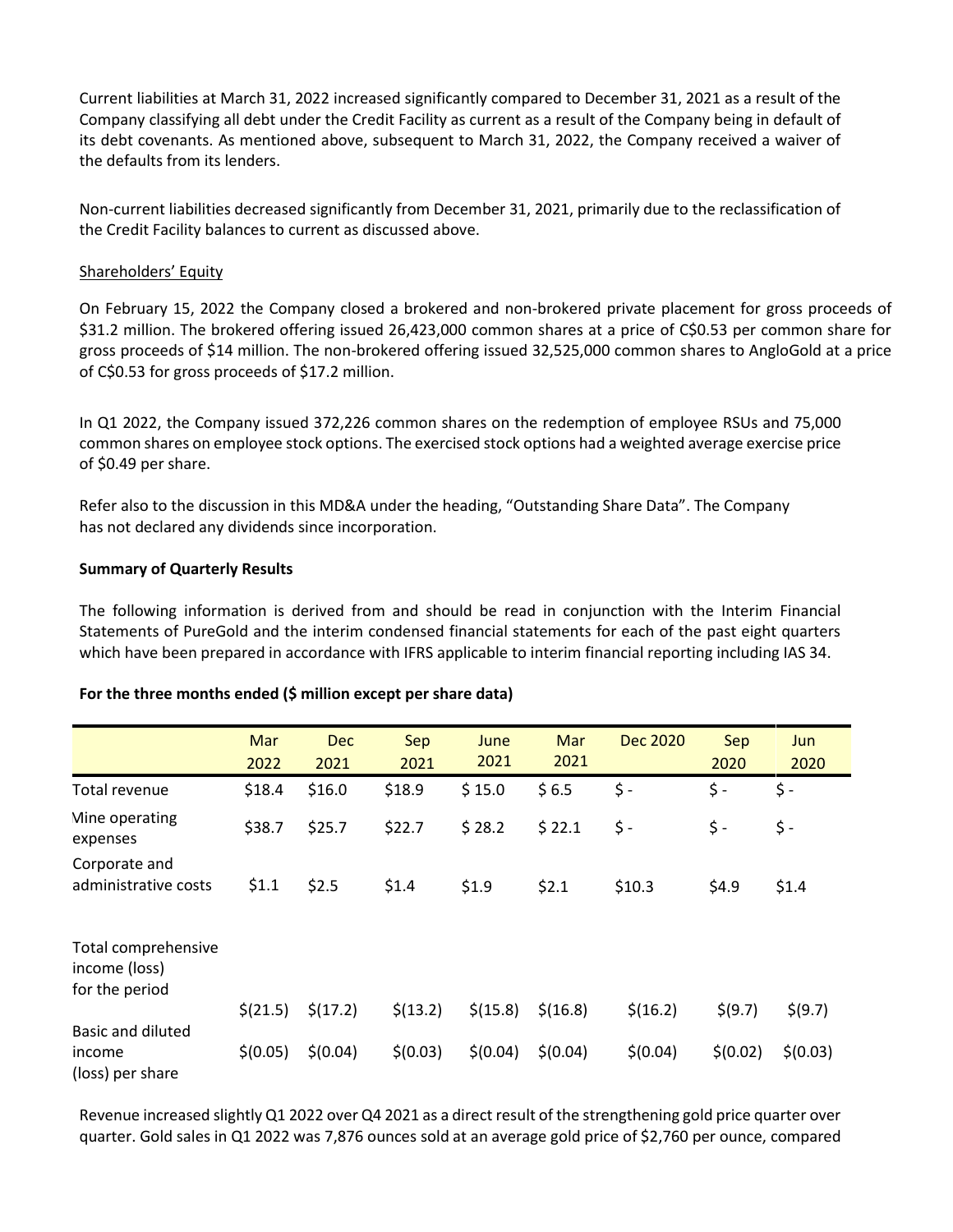to 7,100 ounces sold in Q4 2021 at an average gold price of \$2,246 per ounce. Mine operating expenses increased significantly quarter over quarter as a result of higher contractor costs relating to crushing and hauling activity and increased definition drilling. Additionally, the Company recognized a \$4 million write down of its gold inventory to net realizable value. Corporate and administrative costs decreased in Q1 2022 compared to Q4 2021 largely as a result of lower professional fees reflecting increases to professional fees relating to higher IT related professional fees incurred as well as consulting costs incurred around the administration of the Company's Credit Facility, and professional fees incurred in respect of the annual audit.

Revenue decreased slightly Q4 2021 over Q3 2021 as a result of lower gold production during the quarter. Gold sales in Q4 2021 was 7,100 ounces compared to 8,382 gold ounces sold in Q3 2021. Mine operating expenses increased in Q4 2021 compared to Q3 2021 as a result of increased definition drilling activity during the quarter. The Company's corporate and administrative costs increased when compared to the prior quarter reflecting increases to professional fees relating to higher IT related professional fees incurred as well as consulting costs incurred around the administration of the Company's Credit Facility, and professional fees incurred in respect of the annual audit. Share based compensation increased compared to the prior quarter as a result of a stock option grant in October 2021 to a director of the Company. Another significant area of variance, quarter over quarter is the recognition of finance costs relating to the Credit Facility included in comprehensive loss for the quarter. Prior to the start of commercial production, all interest and deferred transaction costs relating to the Credit Facility were capitalized as borrowing costs, this was just for one month in Q3 2021 as commercial production was achieved in August 1, 2021.

Revenue increased in Q3 2021 compared to Q2 2021 as a result of increased gold production, as the Company ramped up production at its mine. The Company achieved commercial production on August 1, 2022. Gold sales in Q3 2021 was 8,382 ounces compared to 6,832 gold ounces sold in Q2 2021. During the three months ended September 30, 2021, the Company's corporate and administrative costs fell, reflecting decreased investor relations costs as the Company focused on the PureGold Mine ramp-up and incurred lower professional fees as a result of decreased business development activities in the quarter.

Revenue increased significantly in Q2 2021 compared to Q1 2021 as a result of increased gold production, as the Company ramped up production at its Red Lake mine. The Company's first gold pour was in December 2020, and as such the Company was still in the commissioning and ramp up stage in Q1 2021. Gold sales in Q2 compared to Q1 2021 was 6,832 ounces and 2,924 ounces, respectively. Mine operating costs increased quarter over quarter as the Company ramped up production, the Company incurred increased labour costs relating to increased headcount as the Company built up its team. The increase in comprehensive loss for the quarter ended June 30, 2021, compared to March 31, 2021, also reflects a \$2.3 million loss on the revaluation of certain derivative liabilities reflecting a change in gold price assumptions and interest rates.

The Company did not recognize any gold sales revenue or mine operating costs in Q4 2020 compared to Q1 2021, as a result for the Company making its first gold pour at the end of December 2020. Prior to which, the Company was in the construction and development phase at its PureGold Red Lake Mine. The Company's corporate and administrative costs significantly decreased for the quarter ended March 31, 2021, primarily as result of the large stock-based compensation expense incurred in December 2020 as a result of the stock option, RSU and DSU grants in the month. The total comprehensive loss for the quarter ended March 31, 2021, also reflects a lower gain realized on the revaluation of derivative liabilities in the quarter.

The Company's operating expenses increased by \$5.4 million in the three months ended December 30, 2020. The largest contributors to the increase were exploration and evaluation expenditures which increased by \$2.0 million reflecting the increased activity of surface drilling and exploration at the PureGold Mine property. In addition, share based compensation expense for the quarter totaled \$1.2 million reflecting the grant of fully vested stock options and DSU's to directors, partially vested RSUs to employees and unvested stock options to employees, during the quarter. The realized increase in the Company's share price over the period resulted in higher volatility weightings, leading to increased Black Scholes values for the options granted. In addition to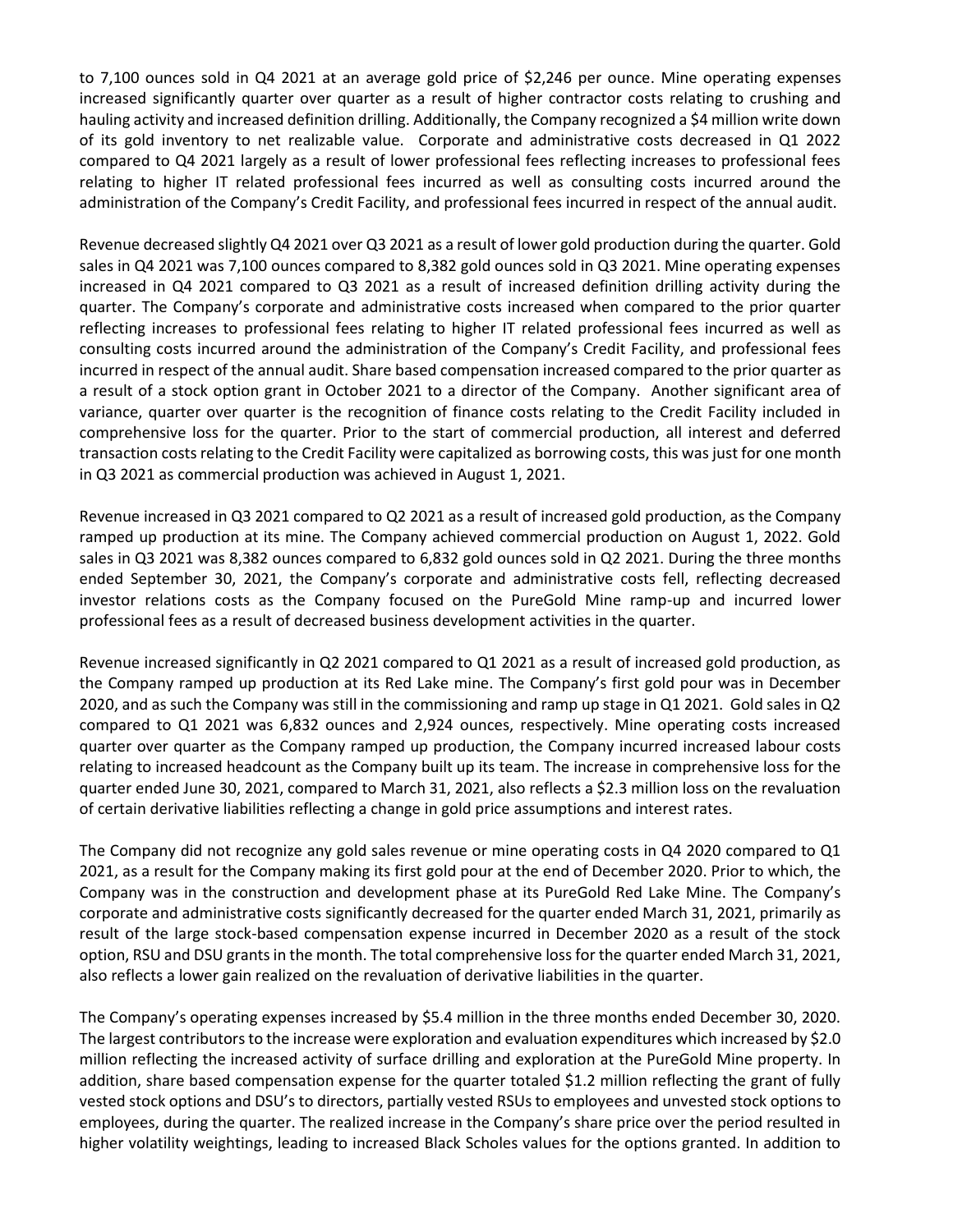the above, also affecting the net loss and comprehensive loss for the period, was a \$10.8 million loss on the revaluation of derivative liabilities, offset somewhat by a \$3.9 million foreign exchange gain as the US\$ continued to weaken during the quarter which benefited the Company as many of its long- term liabilities are denominated in US\$.

The Company's corporate and administrative expenses for the three months ended September 30, 2020, increased by \$3.5 million over the three months ended June 30, 2020. The Company's exploration activities ramped up in July 2020 and were \$2.7 million higher than in the three months ended June 30, 2020. Another significant area of variance, quarter over quarter is the recognition of changes in the fair value of certain financial derivative liabilities held by the Company. The Company realized a loss on the change in the fair value of derivatives of \$6.4 million for the quarter ended September 30, 2020, compared to a loss of \$10.9 million for the quarter ended June 30, 2020. As foreign exchange rates change period over period, the Company's foreign exchange gain or loss on its various financial assets and liabilities also changes. For the quarter ended September 30, 2020, the Company recorded a foreign exchange gain of \$1.5 million compared to a \$2.5 million gain for the quarter ended June 30, 2020.

# **Liquidity, Capital Resources and Going Concern**

As at the date of this MD&A, the Company has approximately \$2.5 million in cash. As a direct result of the Company's shortfall in expected gold production and therefore cash generated from gold sales during 2021, the Company faced short-term liquidity issues as the development and ramp-up of the mining operation continues.

In December 2021, and further amended in January 2022, the Company signed an amendment (the "**Amendment**") to its Credit Facility, to defer certain working capital covenants as well as to include a temporary reduction of a minimum cash balance requirement, and deferral of the completion test from December 31, 2021 to June 30, 2022.

In addition to the above, on February 15, 2022, the Company closed a bought deal private placement and a non-brokered private placement raising gross proceeds of \$31.2 million. Pursuant to the brokered offering, the Company issued a total 26.4 million common shares of the Company at a price of \$0.53 per common share for aggregate gross proceeds of \$14 million. The private placement issued a total of 32.5 million common shares to AngloGold at a price of \$0.53 per common share for aggregate gross proceeds of \$17.2 million.

On April 22, 2022, the Company entered into an agreement with its lenders, whereby Sprott conditionally agreed to:

- i) Provide to the Company and additional, secured, first-priority, non-revolving credit facility ("Additional Credit Facility") up to a maximum principal amount of US\$6,000; and
- ii) Waive any existing defaults under the Credit Facility Agreement, Gold Stream Agreement, and Production Payment Agreement ("Existing Defaults") for a period of time ending no later than May 15, 2022 ("Waiver Period"), and subsequently amended to May 23, 2022.

The Additional Credit Facility is subject to the satisfaction of certain conditions in Sprott's sole discretion, including the closing of an equity financing by May 23, 2022 (discussed below), and no additional events of defaults other than the Existing Defaults during the Waiver Period, and other conditions. The Additional Credit Facility matures on September 30, 2022 and accrues interest at a rate of 14% per annum.

Although a waiver was received subsequent to March 31, 2022, as at the Balance Sheet date, the Company was not in compliance with its covenants, and as such, was required to classify the entirety of its Credit Facility, Interest Rate Floor derivative and Production Payment Agreement, as current.

On May 6, 2022, the Company announced a non-brokered private placement of 200,000,000 units of the Company at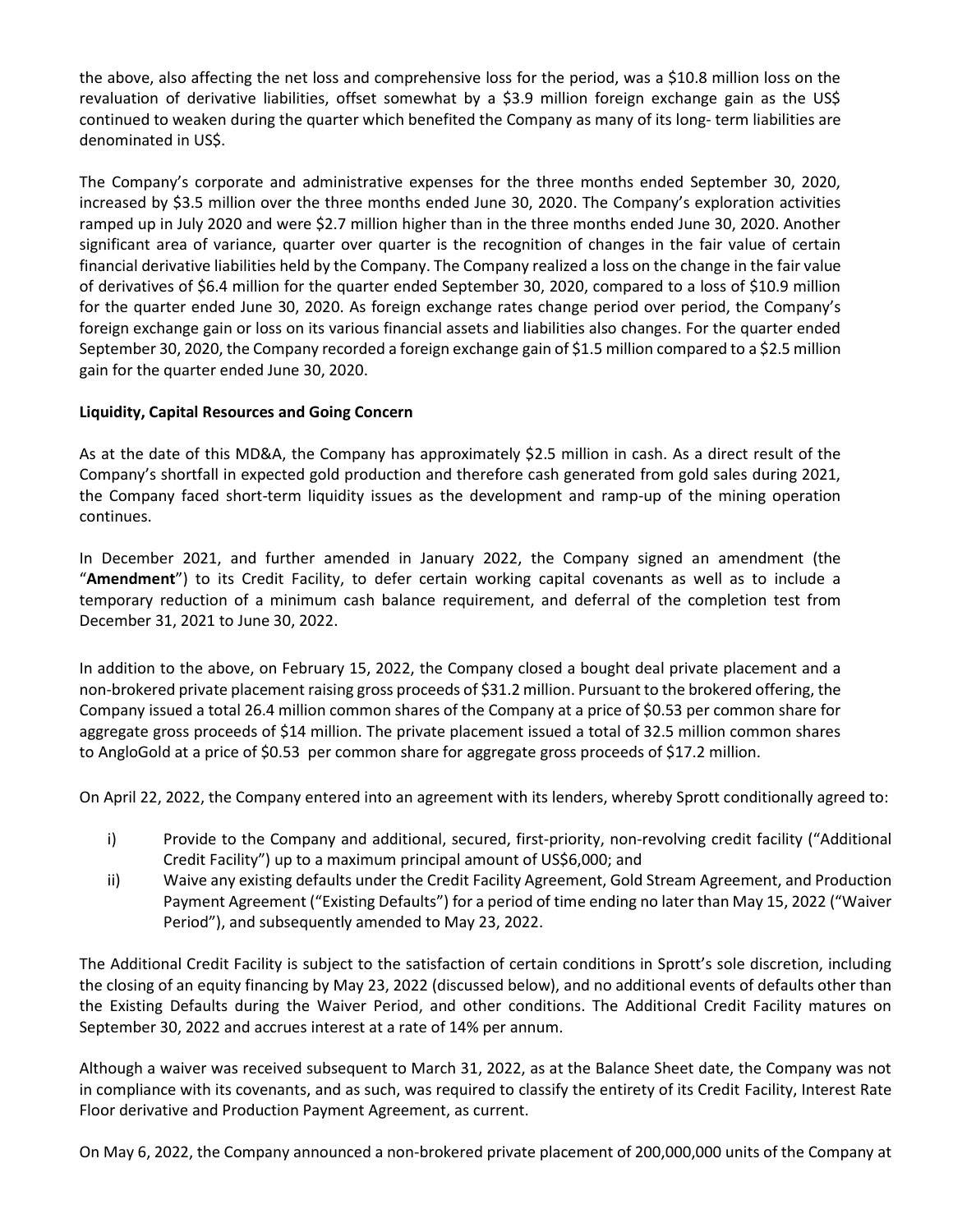a price of C\$0.15 per unit for aggregate proceeds of \$30 million. Each unit will consist of one common share and one common share purchase warrant. Each warrant will be transferrable and entitle the holder to acquire one common share of the Company for six months from the closing date of the offering at a price of \$0.18, subject to certain adjustments. The offering is expected to close on or about May 18, 2022, however, there is no guarantee that the private placement will close.

The Interim Financial Statements were prepared using international financial reporting standards that are applicable to a going concern which assumes that the Company will be able to realize its assets and discharge its liabilities in the normal course of business for the foreseeable future.

During the three months ended March 31, 2022, the Company incurred a loss of \$21.5 million, used cash of \$18.5 million in operating activities and at period end, the Company had cash of \$6.5 million and a net working capital deficit of \$174 million (\$11.8 million if excluding long-term debt balances that were reclassified as current as a result of the default in covenants at March 31, 2022 which have been subsequently waived).

Should the Company be unsuccessful with the closing of the May 2022 private placement, the Company will need to obtain additional sources of funding in order to meet its current obligations and to finance ongoing operations at the Pure Gold Mine and to service the interest on its debt, for at least the next 12 months. While Management believes the Company will be able to secure further funding, there can be no assurance that those efforts would be successful and should funding not be secured, the Company will not be able to meet its obligations as they become due and will result in a default under its debt obligations. These factors give rise to material uncertainties that may cast significant doubt on the ability of the Company to continue to meet its obligations as they come due and hence, the ultimate appropriateness of the use of accounting principles applicable to a going concern.

The Interim Financial Statements do not reflect adjustments to the carrying values of the assets and liabilities, the reported revenues and expenses, and the balance sheet classifications used, that would be necessary if the Company were unable to realize its assets and settle its liabilities as a going concern in the normal course of operations. Such adjustments could be material.

# *Contractual Obligations*

As at March 31, 2022, the Company had the following contractual obligations outstanding, which are expected to be settled as set out in the table (amounts in \$ millions. Amounts may not cross add due to rounding):

|                 | <b>Total</b> | Within 1 |
|-----------------|--------------|----------|
|                 |              | year     |
| Loans<br>and    |              |          |
| borrowings      | \$148.1      | 148.1    |
| <b>Accounts</b> |              |          |
| payable         |              |          |
| land            |              |          |
| laccrued        |              |          |
| liabilities     | \$22.4       | 22.4     |
| Production      |              |          |
| linked          |              |          |
| payments        | \$5.8        | 5.8      |

As at March 31, 2022, the Company was in default of its Credit Facility covenants, and as a result, all balances relating to the Credit Facility have been classified as current. A waiver was obtained from its lenders subsequent to March 31, 2022 to waive all defaults under the Credit Facility (refer to discussion above for details of the waiver received).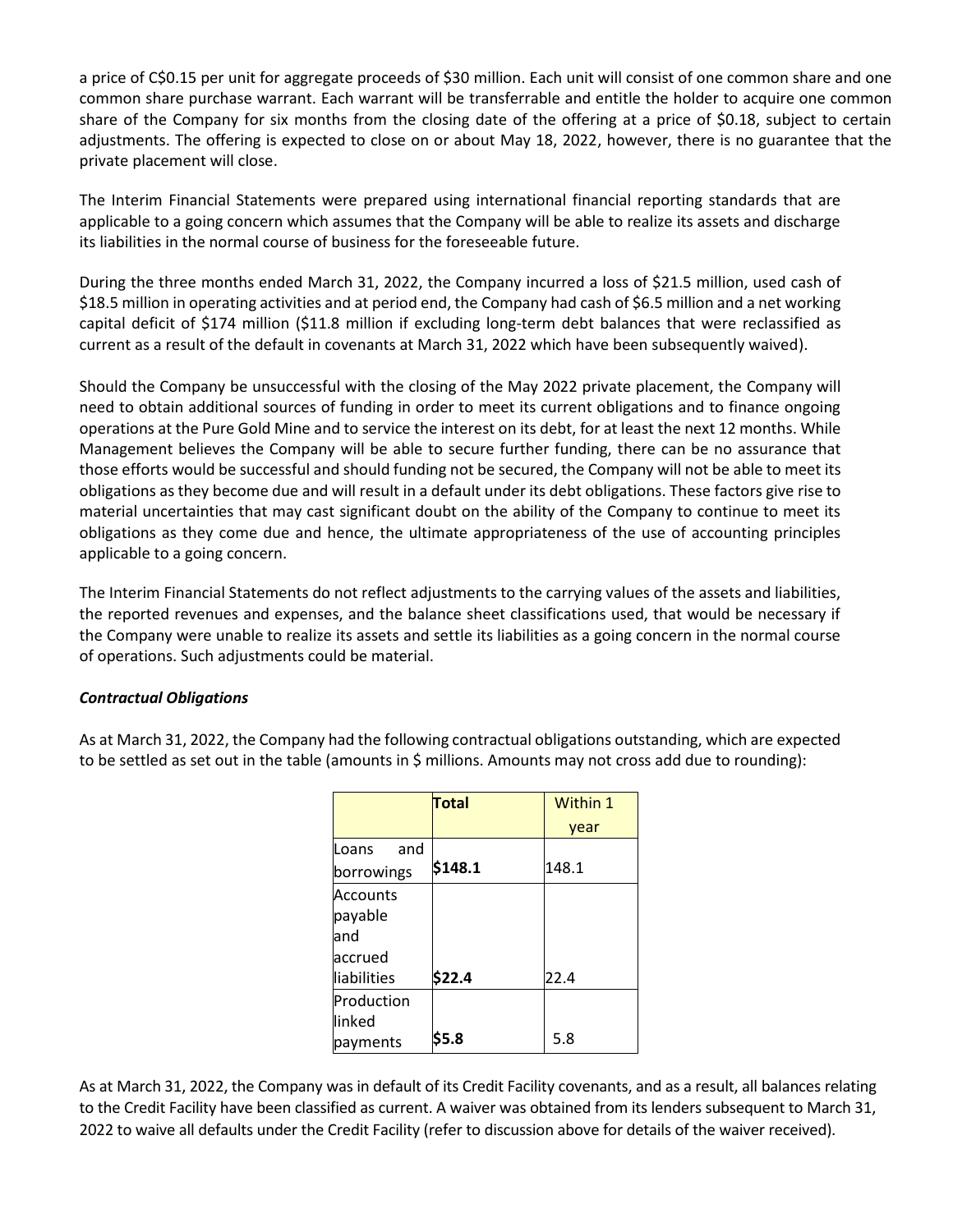Under the Amendment, interest was accrued and capitalized until June 30, 2021, and afterwards only capitalized at the discretion of the Lender or paid out quarterly. As at March 31, 2022, the Company had accrued US\$8.5 million in interest payable under the Facility. The Company is also obligated to pay Sprott the PPA ("**PPA**"), a fixed US\$10 per ounce production-linked payment on the first 500,000 ounces of gold produced from the PureGold Mine. As of March 31, 2022, the Company had paid or accrued as owing to Sprott a total of US\$0.3 million on 33,288 ounces of gold under the PPA.

The terms of the Callable Gold Stream require the Company to deliver gold or cash to Sprott in accordance with the terms of the agreement. In the event the Company does not deliver sufficient value over the life of mine (equal to the difference between the ounces of gold delivered times the difference in the spot price of an ounce of gold and 30% of the spot price) to Sprott to offset the US\$25 million received under the Callable Gold Stream, the balance must be paid in cash. As at March 31, 2022, the Company had paid or accrued as owing to Sprott a total of US\$2.1 million, representing approximately 1,664 ounces under the terms of the Callable Gold Stream.

The Company has a Technical and Administrative Services Agreement (the "**Oxygen Agreement**") with Oxygen Capital Corp. ("**Oxygen**"), a private company of which Mark O'Dea, Interim President & CEO and director of the Company, is a shareholder. Pursuant to the Oxygen Agreement, and without limiting or abrogating the duties of PureGold's President and Chief Executive Officer, Chief Financial Officer, or Corporate Secretary, Oxygen provides the Company:

- access to, and the use of the assets contained in, office space leased by Oxygen; and
- services, staff, and expertise as determined necessary to manage the assets, operations, business and administrative affairs of PureGold properly and efficiently.

The Company pays Oxygen for the cost of management and technical services, including the wage allocations of employees seconded by Oxygen to the Company (plus tax and applicable benefits) at cost; There is no markup or additional direct charge to the Company from Oxygen under the Oxygen Agreement.

The Oxygen Agreement is intended to provide the Company with a number of technical and administrative services and access, on an as-needed basis, to Oxygen's roster of geologists, mining engineers, investor relations and financial and business development professionals that would not necessarily otherwise be available to PureGold at this stage of the Company's development.

The Oxygen Agreement is for an initial term of two years and shall be automatically renewed from time to time thereafter for an additional term of two years unless otherwise terminated. The Oxygen Agreement may be terminated by either party giving at least 180 days' prior written notice of such termination subject to PureGold being liable for its share of committed lease costs and contractual obligations entered into on its behalf by Oxygen, as well as an amount equal to the average general and administrative monthly costs incurred under the Oxygen Agreement for the previous six month period, and any employee termination fees due under the Oxygen Agreement as a result of the termination as such term is defined under the Oxygen Agreement. The amount pertaining to the non-cancellable head office lease is included in the table below.

# Agreement with First Nations

The Company has a Project Agreement with respect to the PureGold Mine with the Waubaskang and Lac Seul First Nations (The "**Project Agreement**"). The Project Agreement establishes a long-term, mutually beneficial partnership between PureGold and the First Nations. In turn, both First Nations acknowledge and support PureGold's rights and interests in the development and future operation of the PureGold Mine. The Project Agreement provides for communication, cooperation, and collaboration between the First Nations and PureGold, and establishes a framework for support for current and future operations of the PureGold Mine and defines the long-term benefits for the First Nations.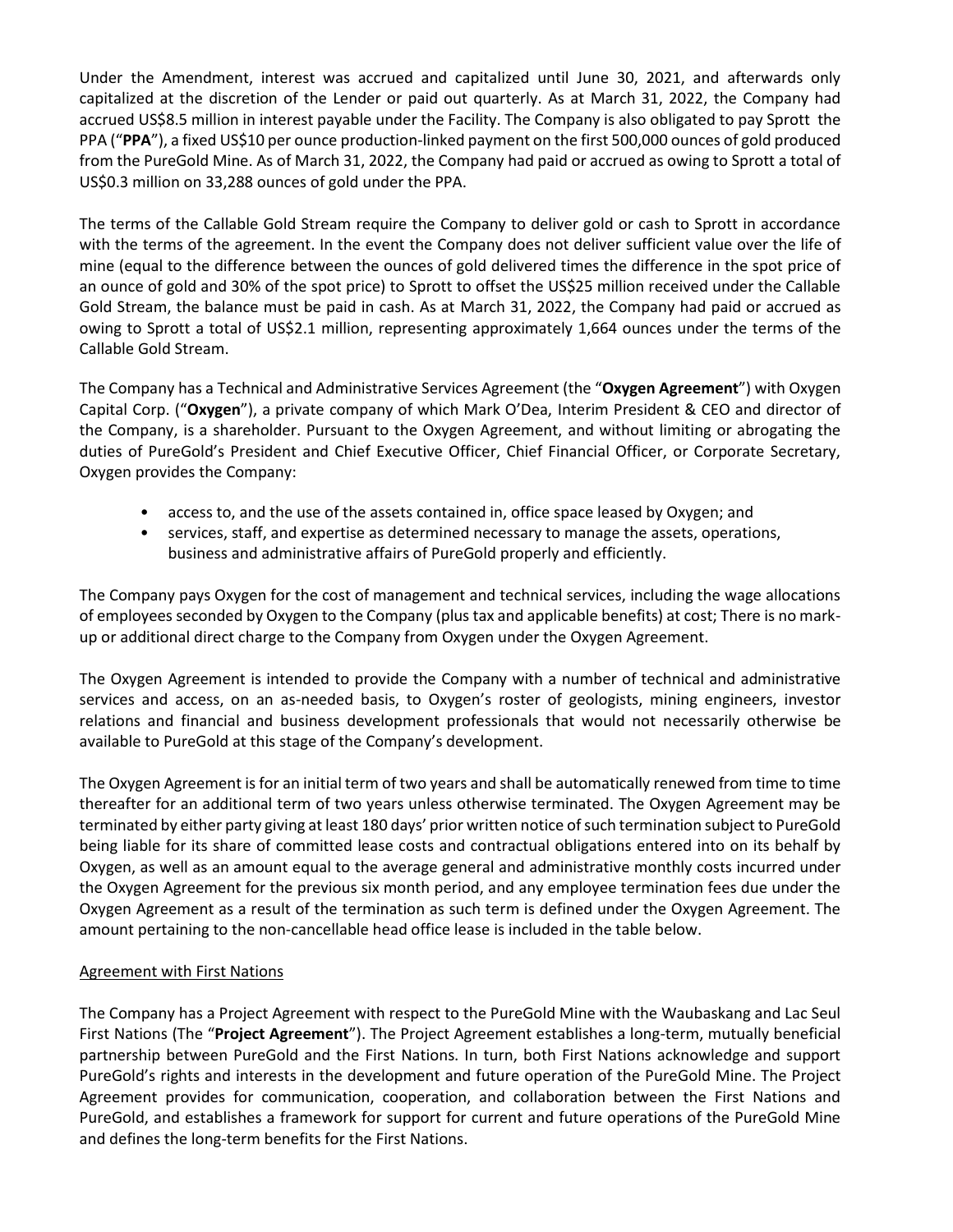Highlights of the Project Agreement include:

- Confirms the First Nations collaboration with PureGold in support of the operational permitting process for the PureGold Mine Project and all subsequent regulatory authorizations;
- Establishes a foundation for employment opportunities, direct contracting opportunities, and PureGold's commitment and support for education and training initiatives;
- Confirms PureGold's commitment to sustainable development, to protecting the environment, and direct support for environmental monitoring; and
- Provides for the issuance of 500,000 shares of PureGold to each First Nation (issued); and,
- Establishes future financial contributions by PureGold commensurate with production.

PureGold estimates the total cost of the Project Agreement, over the life of the PureGold Mine as outlined in the feasibility study, to be approximately \$14 million.

### Leases

The Company leases assets such as office space and office and mining equipment. These assets are classified as Property, Plant and Equipment in the statement of financial position.

The Company's lease with respect to its head office premises is paid by Oxygen pursuant to the Oxygen Agreement.

Below is a maturity analysis of the Company's lease payments at March 31, 2022 (in \$ millions. Numbers may not add due to rounding):

|                                    | Up to 1 year | 1 to 5 years | <b>Total</b> |
|------------------------------------|--------------|--------------|--------------|
| Minimum lease                      |              |              |              |
| payments                           | \$6.1        | \$4.3        | \$10.4       |
| Finance charge                     | \$(0.3)      | \$(0.1)      | \$(0.4)      |
| <b>Total principal</b><br>payments | \$5.8        | \$4.2        | \$10.0       |

The Company's lease with respect to its head office premises includes variable payments that do not depend on an index or rate. As such, these payments have been excluded from the lease liability recognized in the statement of financial position.

# Surety Bonds

The Company has entered into an agreement with a third-party agent (the "Surety") with respect to the financial assurance obligations in its Closure Plan as filed with the Ministry of Energy, Northern Development and Mines ("MNDM") totaling \$21.3 million. The obligations associated with this instrument are generally related to performance requirements that the Company addresses through its ongoing operations. As specific requirements are met, the MNDM as beneficiary of the bonds will return the bonds to the issuing entity. As this instrument is associated with a property undergoing active development and future operations, it will remain outstanding until the earlier of the date that the Company has discharged its remediation obligations under its Closure Plan or determines to self-fund the underlying bonding obligations. The Company has agreed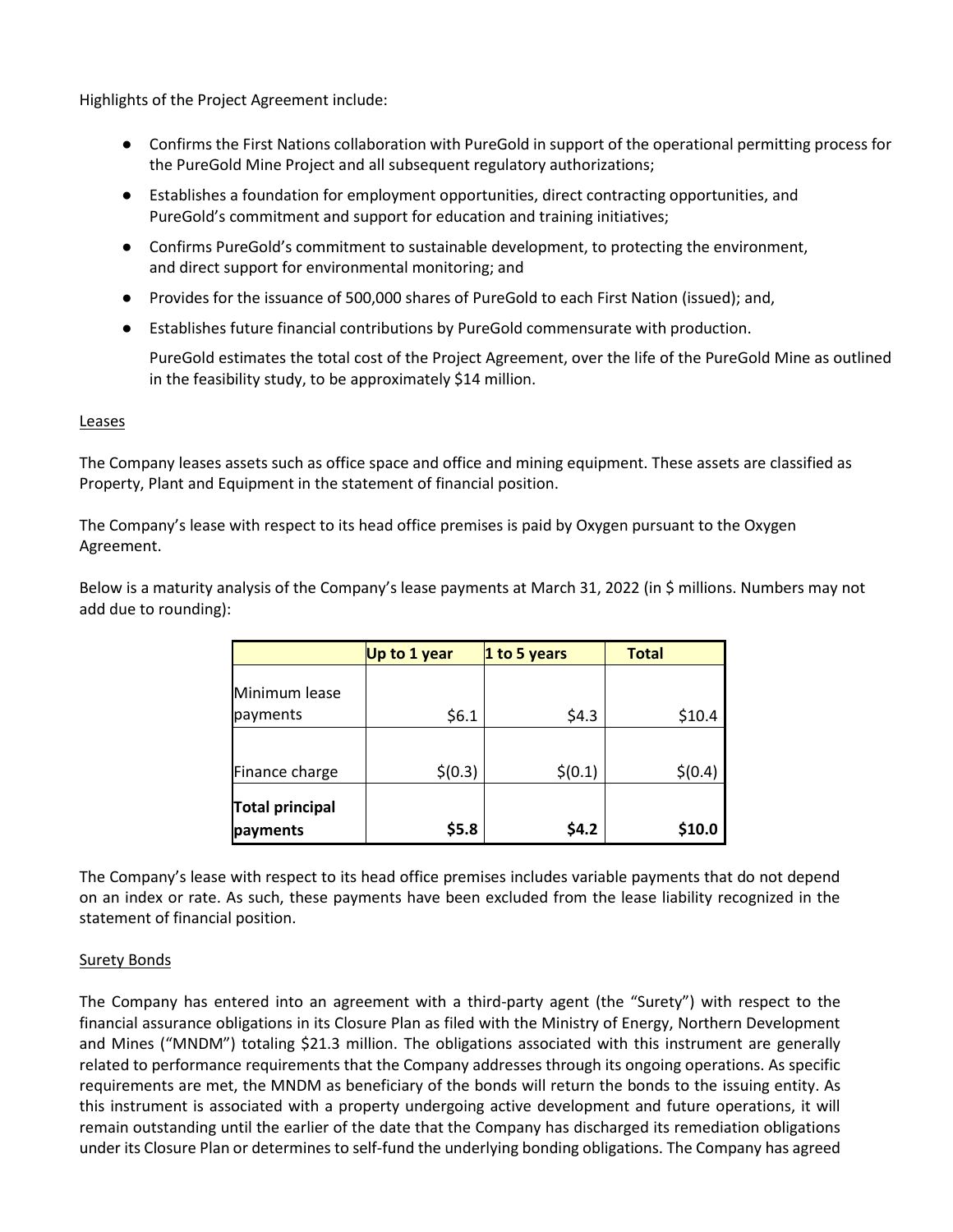to indemnify the Surety against any and all losses, fees, costs and expenses of any kind and nature which the Surety might sustain or incur upon the execution of surety bonds issued.

# **Off-Balance Sheet Arrangements**

The Company had no off-balance sheet arrangements as defined by NI 51-102 requirements as at March 31, 2022, or as at the date hereof.

# **Proposed Transactions**

As is typical of the mineral exploration and development industry, we are continually reviewing potential merger, acquisition, investment and joint venture transactions and opportunities that could enhance shareholder value. We are also continually reviewing and discussing opportunities with third parties regarding the sale of non-strategic properties in our portfolio. There is no guarantee that any contemplated transaction will be concluded.

At present, there are no proposed asset or business acquisitions or dispositions before the Board for consideration.

# **Related Party Transactions**

Transactions with related parties for goods and services are made on normal commercial terms and are considered to be at arm's length.

# Oxygen Capital Corp

Oxygen is a private company partially owned by Mark O'Dea, Interim President & CEO and a director of the Company. Oxygen provides technical and administrative services to the Company at cost, including providing some staff who are seconded to the Company, office facilities and other administrative functions. As at March 31, 2022, Oxygen holds a refundable deposit of \$0.4 million (December 31, 2021 - \$0.4 million), on behalf of the Company. During the three months ended March 31, 2022, a total of \$0.6 million (2021 - \$0.4 million) was paid or accrued to Oxygen as a reimbursement of costs incurred by Oxygen on behalf of the Company. As at March 31, 2022, the Company has a payable amount to Oxygen of \$0.3 million (December 31, 2021 - \$0.3 million).

# Compensation of Key Management Personnel

Key management includes members of the Board, the President and Chief Executive Officer, the Chief Operating Officer, the Chief Financial Officer & VP Business Development, the VP Finance and Corporate Secretary, and the VP of Exploration & Technical Services. The aggregate total compensation paid or payable to key management for employee services directly or via Oxygen is as follows (in millions of \$. Amounts may not add due to rounding):

|                           | <b>Three Months</b>    |     | <b>Three Months</b> |     |
|---------------------------|------------------------|-----|---------------------|-----|
|                           | <b>Ended March 31,</b> |     | Ended March 31,     |     |
|                           | 2022                   |     | 2021                |     |
| Salaries and other short- |                        | 0.4 |                     | በ 4 |
| term employee benefits    |                        |     |                     |     |
| Directors fees            |                        | 0.1 |                     | 0.1 |
| Share-based compensation  |                        | 0.6 |                     | 0.5 |
| <b>Total</b>              |                        | 1.1 |                     |     |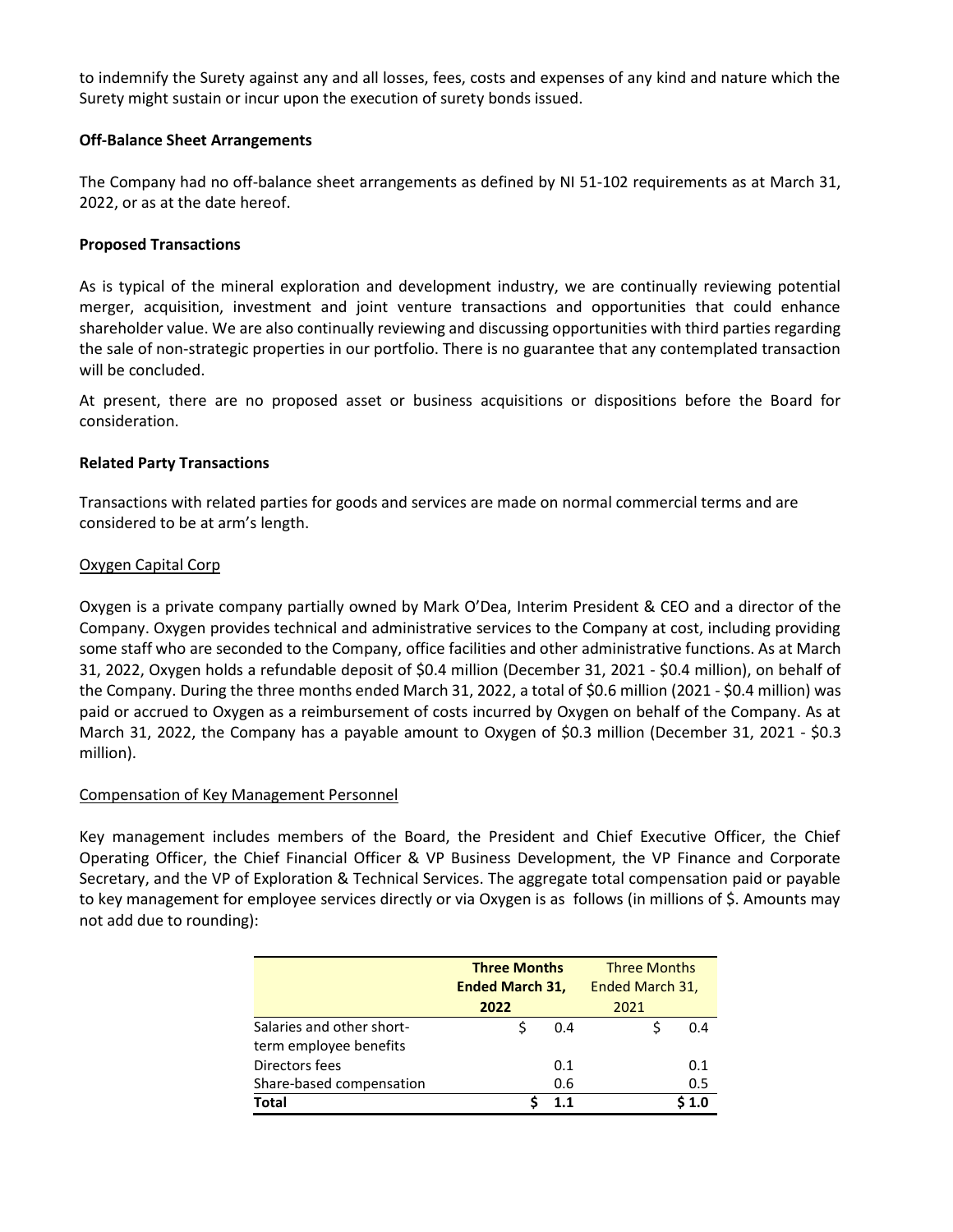# **Accounting Standards Recently Adopted**

On May 14, 2020, the International Accounting Standard Board (IASB) published a narrow scope amendment to IAS 16 Property, Plant and Equipment – Proceeds before Intended Use. The amendment prohibits deducting from the cost of property, plant and equipment amounts received from selling items produced while preparing the asset for its intended use. Instead, amounts received will be recognized as sales proceeds and the related costs in profit or loss. The effective date is for annual periods beginning on or after January 1, 2022. As a result of the adoption of the amendments to IAS 16, the Company has restated its comparative period, to reclassify the 2021 proceeds received from gold sales with associated cost of sales from mineral properties, plant and equipment, to mine operating loss on the statement of loss and comprehensive loss.

# **Significant Accounting Judgments, Estimates and Assumptions**

In preparing its financial statements, the Company makes judgments in applying its accounting policies. In addition, the preparation of financial statements in conformity with IFRS requires the use of estimates that may affect the amounts reported and disclosed in the consolidated financial statements and related notes in future periods. These estimates are based on management's best knowledge of the relevant facts and circumstances, having regard to previous experience, but actual results may differ materially from the amounts included in the financial statements. The critical estimates and judgements that the Company's management has made in the process of applying the Company's accounting policies for the three months ended March 31, 2022, are consistent with those applied and disclosed in the Company's Annual Financial Statements.

# **Risks associated with financial instruments**

We are exposed to a variety of financial instrument related risks. The Board provides oversight for our risk management processes. The type of risk exposure and the way in which such exposure is managed is explained as follows:

# **Credit Risk**

Credit risk is the risk that one party to a financial instrument will fail to discharge an obligation and cause the other party to incur a financial loss. Financial instruments that potentially subject the Company to credit risk consist of cash, restricted cash, short-term investments and amounts receivable. The carrying amount of financial assets recorded in the financial statements, net of any allowances for losses, represents the maximum exposure to credit risk.

The Company deposits its cash, restricted cash and short-term investments with high credit quality major Canadian financial institutions as determined by ratings agencies. The Company does not invest in assetbacked deposits or investments and does not expect any credit losses.

# **Liquidity Risk**

Liquidity risk is the risk that an entity will encounter difficulty in raising funds to meet commitments associated with financial instruments. The Company attempts to manage liquidity risk by maintaining sufficient cash balances. Liquidity requirements are managed based on expected cash flows to ensure that there is sufficient capital in order to meet short-term obligations.

As at March 31, 2022, the Company had not yet generated positive cash flows from operations. The Company has incurred negative cash flows from operations of \$18.5 million (2021 - \$22.5 million) and a loss for the period of \$21.5 million (2021 - \$16.6 million). At March 31, 2022, the Company had cash of \$6.5 million (December 31, 2021 - \$8.5 million), amounts receivable of \$2.7 million (December 31, 2021 - \$1.2 million), and a net working capital deficit of \$174.7 million (\$11.8 million if excluding longterm debt balances that were reclassified as current as a result of the default in covenants at March 31, 2022 which have been subsequently waived). Although the Company raised \$31.2 million through equity financings in February 2022, and announce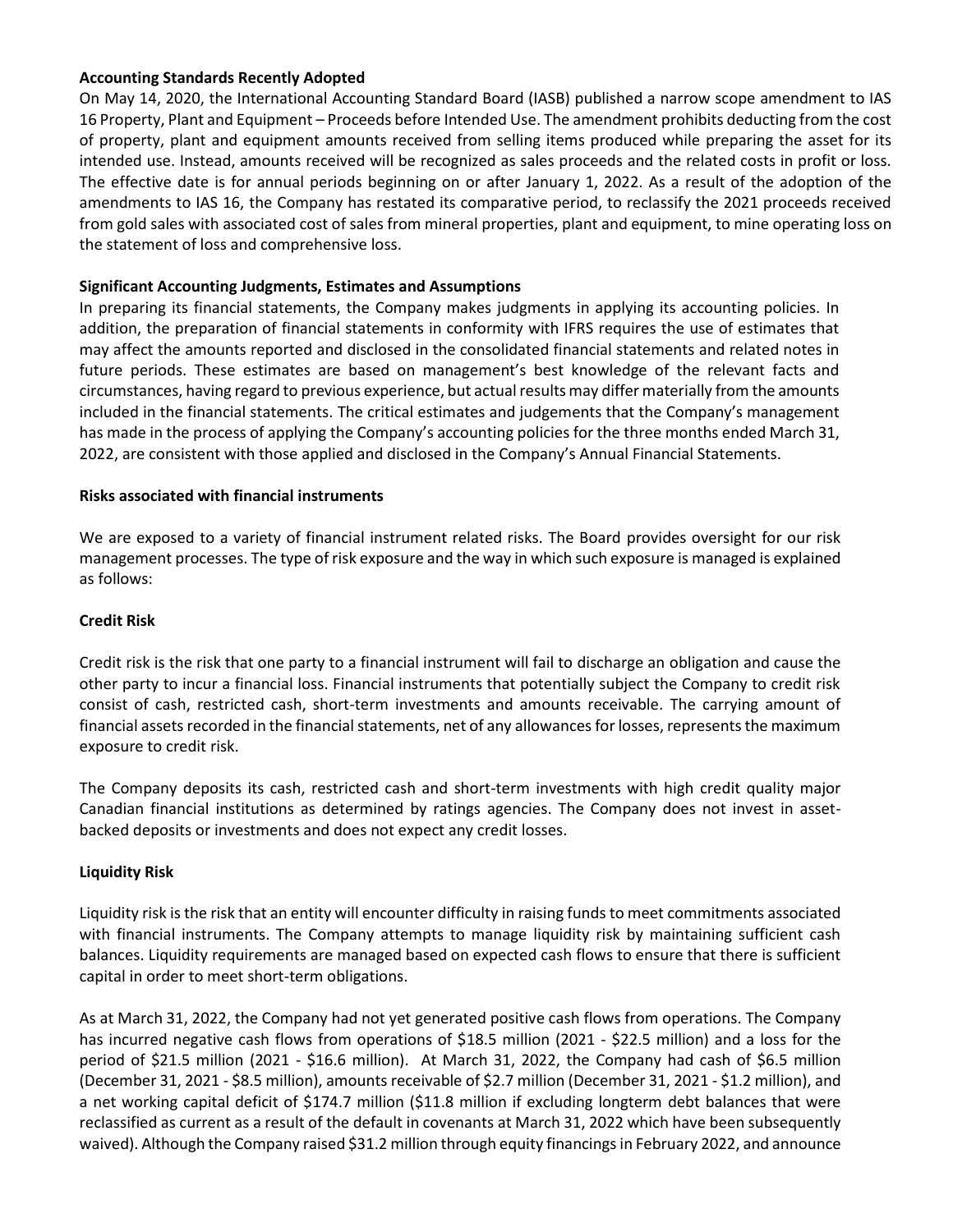a private placement of \$30 million in May 2022, there is no guarantee that the May 2022 private placement will close. Should the Company be unsuccessful in closing the May 2022 private placement, the Company will need to obtain additional sources of funding in order to meet its current obligations and to finance ongoing operations and development at the Pure Gold Mine for at least the next 12 months. Should the Company not obtain additional sources of funding, the Company will not be able to meet its obligations as they become due, which will result in a default under its debt obligations. In such circumstances, the Company could be required to take certain measures including putting the PureGold Mine on care and maintenance. These factors give rise to material uncertainties that may cast significant doubt on the ability of the Company to continue to meet its obligations as they come due and hence, the ultimate appropriateness of the use of accounting principles applicable to a going concern. See further discussion under " **Liquidity, Capital Resources and Going Concern".**

# **Interest Rate Risk**

Interest rate risk is the risk that the future cash flows of a financial instrument will fluctuate due to changes in market interest rates. Cash and short-term investments include deposits which are at variable interest rates. The Company does not believe it is exposed to material interest rate risk on its cash and short-term investments.

The Company is exposed to interest rate risk due to the floating rate interest on the Facility. For the three months ended March 31, 2022, an increase of 25 basis points in market interest rates would result in approximately \$34 thousand in additional interest payable on the Facility.

# **Foreign Currency Risk**

Currency risk is the risk that the fair values or future cash flows of the Company's financial instrument will fluctuate because of changes in foreign exchange rates. The Company also holds cash and cash equivalents that are denominated in US dollar currencies which are subject to currency risk. Accounts payable and other current and non-current liabilities may be denominated in US dollars. The Company is further exposed to currency risk through non-monetary assets and liabilities and tax bases of assets, and liabilities. Changes in exchange rates give rise to temporary differences resulting in a deferred tax liability or asset with the resulting deferred tax charged or credited to income tax expense.

The following table shows the impact of a plus or minus 10% change in the USD/CAD exchange rate on financial assets and liabilities denominated in US dollars for the year ended March 31, 2022.

| Cash                                | $(0.5)$ million |
|-------------------------------------|-----------------|
| Credit Facility                     | 11.7 million    |
| <b>Production Payment Agreement</b> | 0.5 million     |
| Callable Gold Stream                | 4.4 million     |

#### **Fair Value Estimation**

Fair value is based on available public market information or, when such information is not available, estimated using present value techniques and assumptions concerning the amount and timing of future cash flows and discount rates which factor in the appropriate credit risk.

All financial instruments for which fair value is recognized or disclosed are categorized within a fair value hierarchy based on the lowest level input that is significant to the fair value measurement as a whole. There are three levels of the fair value hierarchy that prioritize the inputs to valuation techniques used to measure fair value, with Level 1 inputs having the highest priority. The three levels of the fair value hierarchy are described below: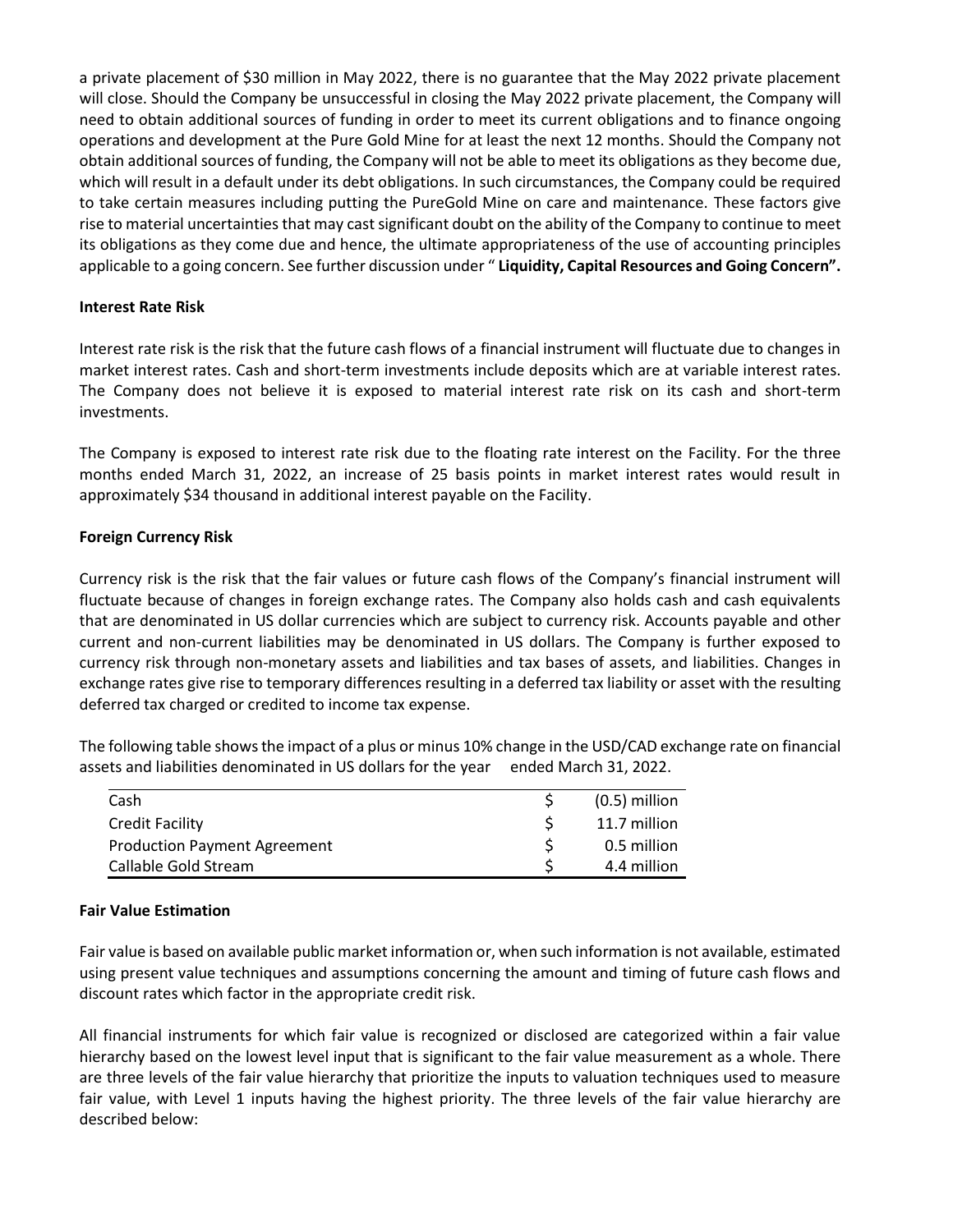**Level 1** – Unadjusted quoted prices in active markets that are accessible at the measurement date for identical, unrestricted assets or liabilities.

**Level 2** – Quoted prices in markets that are not active, or inputs that are observable, either directly or indirectly, for substantially the full term of the asset or liability.

**Level 3** – Prices or valuation techniques that require inputs that are both significant to the fair value measurement and unobservable (supported by little or no market activity).

At March 31, 2022, the carrying amounts of cash, short-term investments, interest receivable, deposits, reclamation deposits, accounts payable, and accrued liabilities are considered to be a reasonable approximation of their fair values, due to their short-term nature.

At March 31, 2022, the fair values of the embedded derivatives in the Facility and the Gold Stream were determined using Level 3 inputs.

The fair value of the embedded derivatives in the Facility was determined using the Hull-White valuation model. Key inputs include: the US dollar swap curve and the Company's credit spread and the Company's life of mine production profile.

The fair value of the Gold Stream was determined using a discounted cash flow model. Components to fair value at each reporting date include:

- Change in the risk-free interest rate
- Change in the Company's credit spread
- Change in any expected ounces to be delivered
- Change in expected future metal prices
- Life of mine production profile

A 1% change in discount rate would have a \$1.6 million impact on the fair value of the Gold Stream derivative. A 1% change in gold price would have a \$0.44 million impact on the fair value of the Gold Stream derivative.

# **Management of Capital**

PureGold considers the items included in the statement of shareholders' equity as capital. Management of the Company manages the capital structure and adjusts in light of changes in economic conditions and the risk characteristics of the underlying assets. In order to maintain or adjust the capital structure, the Company may issue new shares or return capital to shareholders. The Company does have minimum working capital requirements required under the Facility.

PureGold's objectives when managing capital are to safeguard the Company's ability to continue as a going concern, so that it can continue to provide returns for shareholders and benefits for other stakeholders.

# **Outstanding Share Data**

PureGold's authorized capital is unlimited common shares without par value. As at May 16, 2022, the following common shares, stock options, Restricted Share Units and Deferred Share Units were outstanding:

|                                                       | # of Shares | <b>Exercise Price</b> | <b>Expiry Date</b> |
|-------------------------------------------------------|-------------|-----------------------|--------------------|
| <b>Issued and Outstanding Common</b><br><b>Shares</b> | 500,732,912 | N/A                   | N/A                |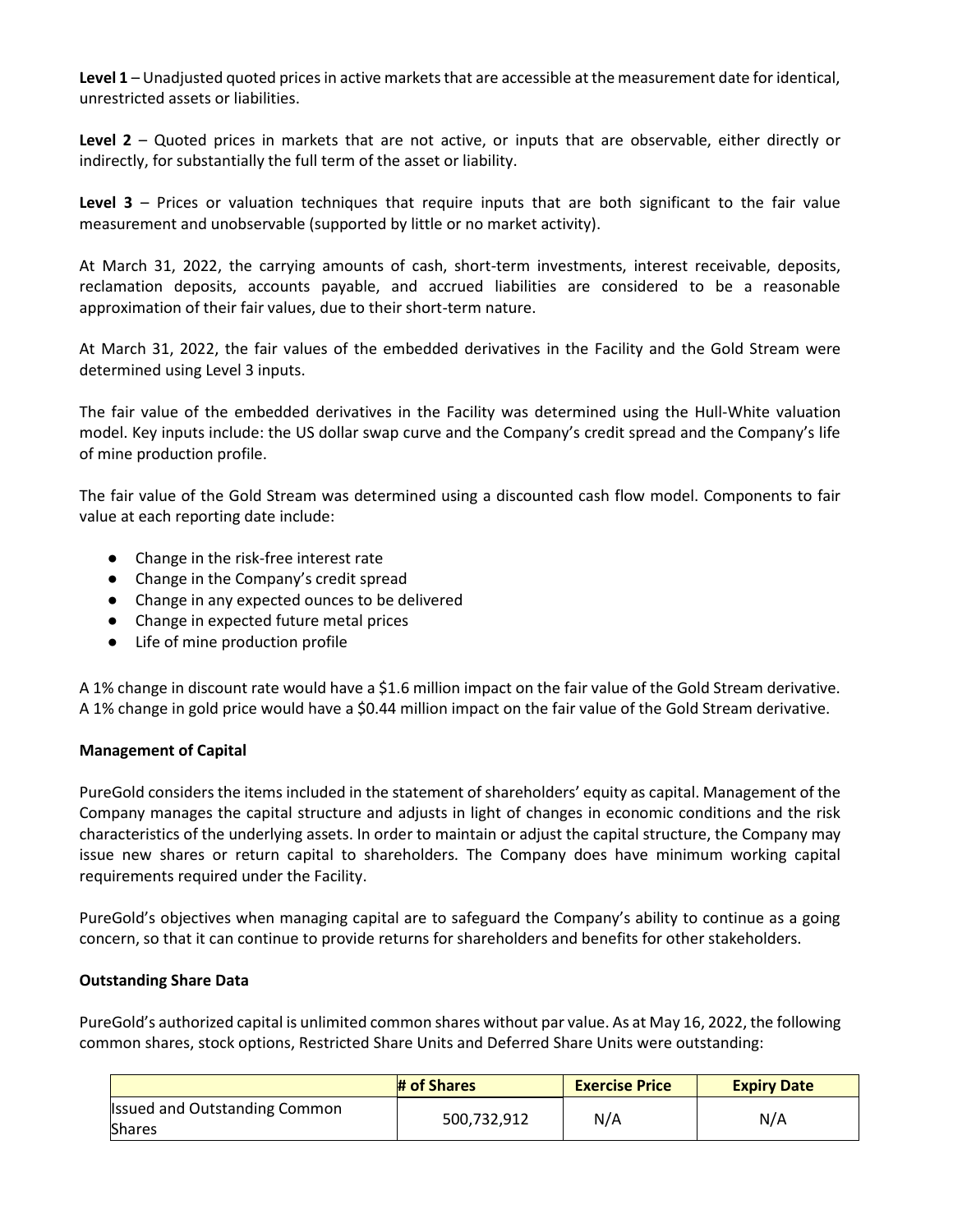| <b>Stock Options</b>          | 4,250,000   | \$0.49         | December 15, 2022 |
|-------------------------------|-------------|----------------|-------------------|
|                               | 133,334     | \$0.54         | May 6, 2024       |
|                               | 250,000     | \$0.64         | November 18, 2024 |
|                               | 4,500,001   | \$0.74         | December 13, 2024 |
|                               | 350,000     | \$0.77         | February 19, 2025 |
|                               | 1,860,000   | \$2.84         | December 17, 2025 |
|                               | 400,000     | \$2.60         | January 1, 2026   |
|                               | 350,000     | \$0.97         | October 27, 2026  |
|                               | 4,400,000   | \$0.70         | February 17, 2027 |
|                               | 830,000     | \$0.75         | March 17, 2027    |
| Deferred Share Units          | 1,078,306   | Not applicable |                   |
| <b>Restricted Share Units</b> | 294,507     | Not applicable | December 31, 2023 |
|                               | 200,000     |                | October 27, 2024  |
|                               | 2,600,000   |                | February 17, 2025 |
|                               | 813,000     |                | March 17, 2025    |
| <b>Warrants</b>               | 31,777,501  | \$0.85         | July 18, 2022     |
|                               | 10,952,600  | \$1.36         | March 28, 2023    |
|                               | 1,653,810   | \$1.36         | March 28, 2023    |
| <b>Fully Diluted</b>          | 567,425,971 |                |                   |

# **Industry and Economic Factors That May Affect Our Business**

Economic and industry risk factors that may affect our business, in particular those that could affect our liquidity and capital resources, are as described under the heading "Risk Factors" in our AIF dated March 30, 2022, available on the Company's SEDAR profile at [www.sedar.com. I](http://www.sedar.com/)n particular, there are currently significant uncertainties in the global economy, increased volatility and general changes in the prices of gold and other precious metals which may impact our business going forward including those uncertainties created by the COVID-19 pandemic.

On March 11, 2020, the World Health Organization ("**WHO**") assessed COVID-19 as a pandemic. The effect of the COVID-19 virus and the actions recommended to combat the virus are changing rapidly.

To date, the Company has been minimally affected by COVID-19. Overall, the key risks related to the PureGold Mine currently relate to (a) the procurement of goods and potential supply chain issues and (b) impact to both site-based personnel and head office personnel.

In January 2022, the Company announced that proactive measures had been taken in response to a small but increasing number of positive Covid-19 cases at the Company's PureGold Mine. The Company has followed stringent screening, hygiene, testing, and contact tracing protocols since the outset of the pandemic and has an exemplary record to date. For a temporary period, administrative staff were working remotely where possible and other on-site staff had been reduced to essential workers only. The temporary restrictions of working remotely have subsequently been lifted. The Company continues to operate its business and proceed with operations of the PureGold Mine with carefully managed COVID-19 based restrictions designed to protect communities and employees, including quarantining, testing, ensuring physical distancing and providing additional protective equipment.

While there have been minimal impacts to date, should the Company's personnel be directly impacted by COVID-19, it may result in delays to reaching cash flow projections, depending upon the extent of infection to mine staff. There are numerous examples of mines being shut down for extended periods because of COVID-19. If this were to occur, the Company has minimal cash resources to outlast an extended shutdown and the Company would need to take actions to immediately reduce cash outflows, including temporary layoffs which would directly affect production of gold.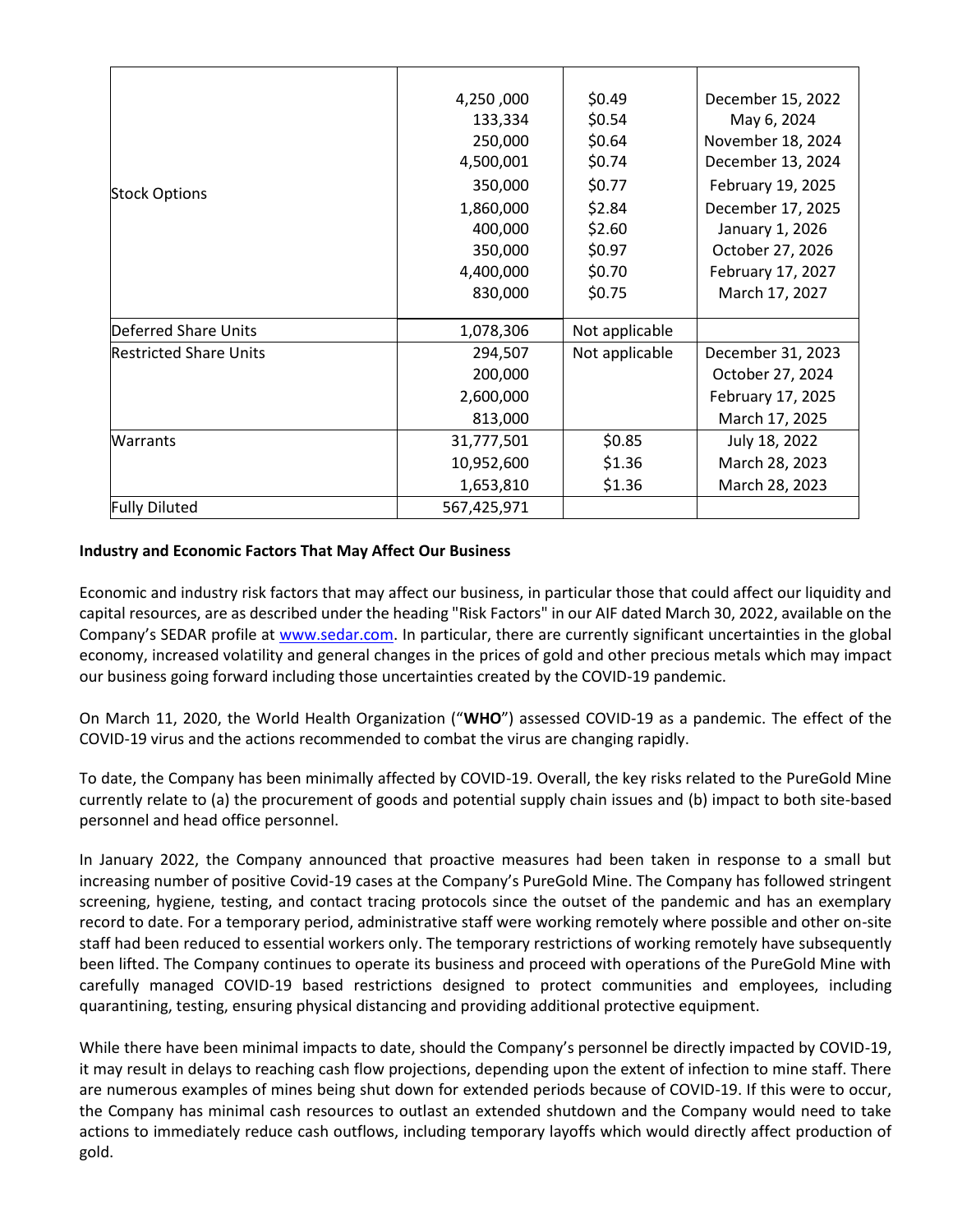In addition, the actual and threatened spread of COVID-19 globally could continue to negatively impact stock markets, including the trading price of the Company's Common Shares, and could adversely impact the Company's ability to raise additional capital, if needed. Any of these developments, and others, could have a material adverse effect on the Company's business and results of operations.

# **Legal Matters**

On April 7, 2022, the Company announced that it had learned of a notice of civil claim naming PureGold and certain other parties as defendants in the British Columbia Supreme Court alleging failures to disclose certain information relating to its operations at its mine in Red Lake, Ontario under Canadian securities law (the "Action"). Although no assurance can be given with respect to the ultimate outcome of the Action, the Company believes that the compliant against it is unfounded and without merit, and it intends to vigorously defend the proceeding. Other than already disclosed, PureGold is not currently and has not at any time during our most recently completed financial period, been party to, nor has any of its property interests been the subject of, any material legal proceedings or regulatory actions.

# **Management's Responsibility for the Financial Statements**

The preparation and presentation of the accompanying financial statements, MD&A and all financial information in the financial statements are the responsibility of management and have been approved by the Board following the report and recommendation of the Audit Committee. The financial statements have been prepared in accordance with IFRS. Financial statements by nature are not precise since they include amounts based upon estimates and judgments. When alternative treatments exist, management has chosen those it deems to be the most appropriate in the circumstances.

# **Subsequent Events Not Otherwise Described Herein**

Subsequent to March 31, 2022, other than already indicated above:

• A total of 144,700 RSUs have been exercised

# **INTERNAL CONTROLS OVER FINANCIAL REPORTING**

Management is responsible for the design of PureGold's internal controls over financial reporting ("**ICFR**") as required by National Instrument 52-109–Certification of Disclosure in Issuers' Annual and Interim Filings ("**NI 52-109**"). ICFR is intended to provide reasonable assurance regarding the preparation and presentation of material financial information for external purposes in accordance with applicable generally accepted accounting principles. Internal control systems, no matter how well designed, have inherent limitations. PureGold's officers certify the design of PureGold's ICFR using the Internal Control – Integrated Framework (2013) issued by The Committee for Sponsoring Organizations of the Treadway Commission. Based on a review of its internal control procedures at the end of the period covered by this MD&A, management has determined that the Company's internal controls over financial reporting have been effective to provide reasonable assurance regarding the reliability of financial reporting and the preparation of financial statements for external purposes in accordance with IFRS. There were no changes to the internal controls over financial reporting that occurred during the three months ended March 31, 2022, that have materially affected, or are reasonably likely to materially affect, our internal control over financial reporting.

However, even those systems determined to be effective can provide only reasonable assurance with respect to financial statement preparation and presentation. Also, projections of any evaluation of effectiveness in future periods are subject to the risk that controls may become inadequate because of changes in conditions, or that the degree of compliance with the policies or procedures may deteriorate.

# **Disclosure Controls and Procedures**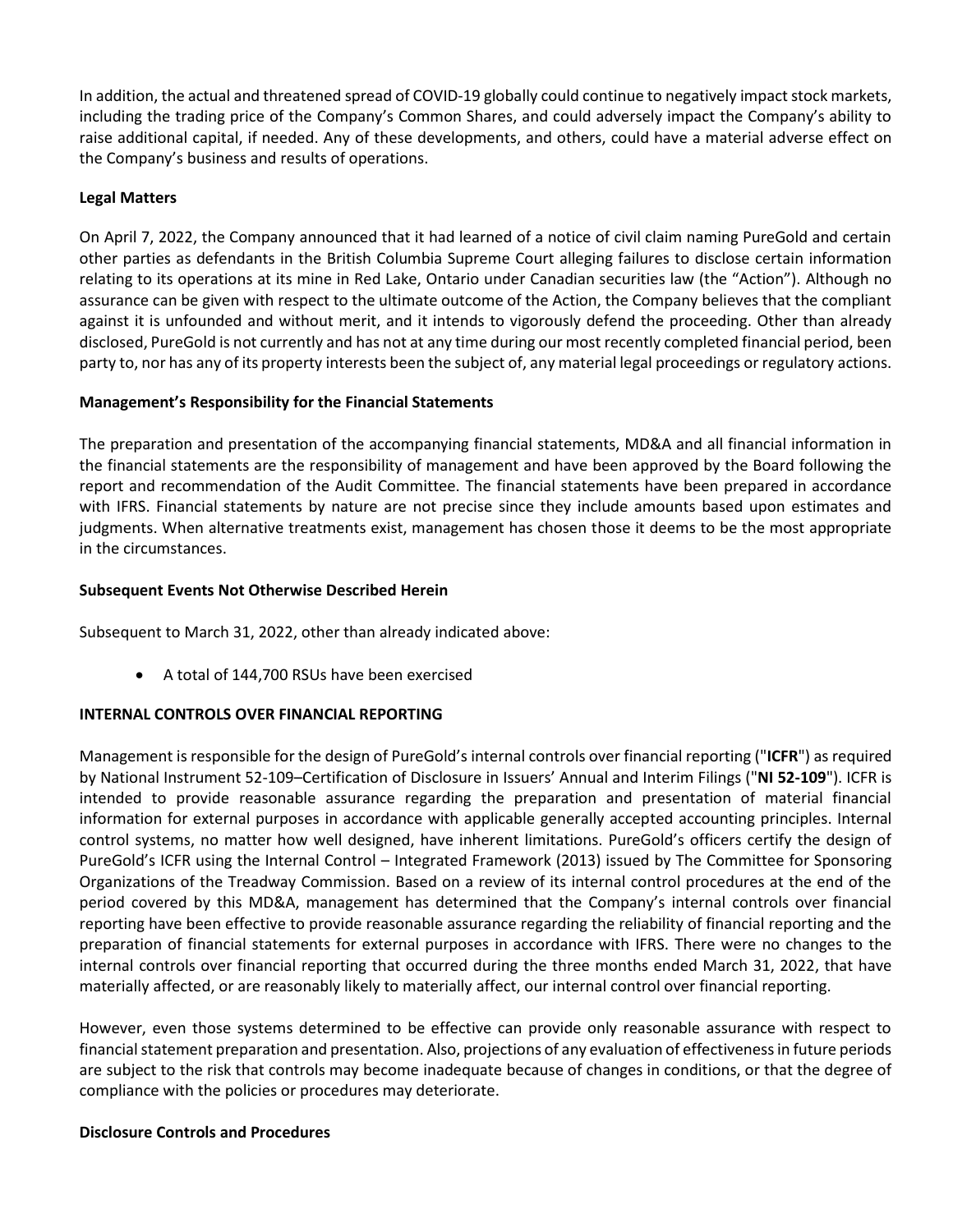Disclosure controls and processes have been designed to ensure that information required to be disclosed by PureGold is compiled and reported to management as appropriate to allow timely decisions regarding required disclosure. PureGold's Chief Executive Officer and Chief Financial Officer have concluded, based on their evaluation as of March 31, 2022, that the disclosure controls and procedures are effective in providing reasonable assurance that material information related to PureGold is made known to them by employees and third-party consultants working for PureGold and its subsidiaries. There have been no significant changes in our disclosure controls and procedures during the three months ended March 31, 2022.

While PureGold's Chief Executive Officer and Chief Financial Officer believe that our disclosure controls and processes will provide a reasonable level of assurance and that they are effective, they do not expect that the disclosure controls and processes will prevent all errors and frauds. A control system, no matter how well conceived or operated, can provide only reasonable, not absolute, assurance that the objectives of the control system are met.

# **Scientific and Technical Disclosure**

Except for the PureGold Mine Project, the Company's other projects and those in which we have an interest are early stage and do not contain any mineral resource estimates as defined by NI 43-101.

Unless otherwise indicated, PureGold has prepared the technical information in this MD&A ("**Technical Information**") based on information contained in the following technical report:

"**Madsen Gold Project Technical Report Feasibility Study for The Madsen Deposit, Red Lake, Ontario, Canada** ", effective February 5, 2019, and dated March 21, 2019, and revised July 5, 2019, filed under the Company's profile on SEDAR at [www.sedar.com](http://www.sedar.com/) and available on the Company's website at [www.puregoldmining.ca](http://www.puregoldmining.ca/) (the "**Technical Report**").

Technical Information was also based on information contained in news releases (collectively the "Disclosure Documents") available under PureGold's company profile on SEDAR at [www.sedar.com. T](http://www.sedar.com/)he Disclosure Documents are each intended to be read as a whole, and sections should not be read or relied upon out of context. The Technical Information is subject to the assumptions and qualifications contained in the Disclosure Documents.

Our Disclosure Documents were in part prepared by or under the supervision of an independent QP. Readers are encouraged to review the full text of the Disclosure Documents which qualifies the Technical Information. Readers are advised that mineral resources that are not mineral reserves do not have demonstrated economic viability.

Terrence Smith, P.Eng, PureGold's COO, is the Company's QP for the purposes of NI 43-101 and has reviewed and validated that the scientific or technical information contained in this MD&A related to the PureGold Mine Technical Report, is consistent with that provided by the independent QPs responsible for preparing the PureGold Mine Technical Report and has verified the technical data disclosed in this document relating to those projects in which the Company holds an interest. Mr. Smith has consented to the inclusion of the Technical Information in the form and context in which it appears in this MD&A.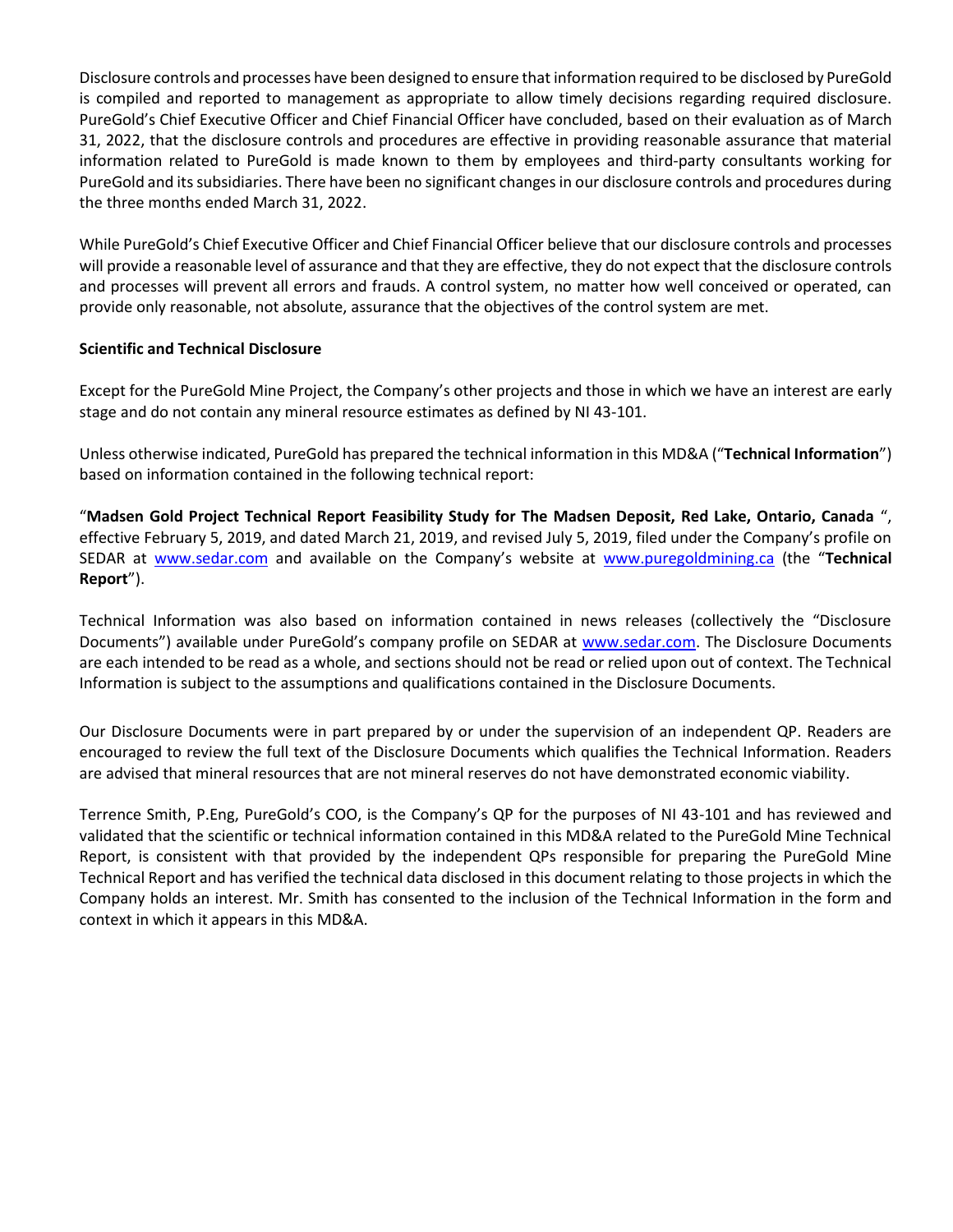#### **Cautionary Notes Regarding Forward-Looking Statements**

This MD&A, contains "forward-looking information" and "forward-looking statements" within the meaning of applicable securities laws, which include, but are not limited to, statements or information concerning, future financial or operating performance of PureGold and its business, operations, cash flows and properties and statements with respect to those that address potential quantity and/or grade of minerals, future effect of the COVID-19 pandemic, potential size and expansion of a mineralized zone, proposed timing of exploration and development plans, the growth potential of the PureGold Mine Project (as defined below) and opportunities for scalability and expansion, the potential for Russet South, Fork and Wedge to be economically viable, planned mining methods, mineral processing and sources of power, expected annual production, potential profitability of the PureGold Mine Project at lower metal prices, expected capital costs, anticipated permitting requirements and timing thereof, expected development and production schedule, anticipated timeframe for becoming cash flow positive at the PureGold Mine, statements under the heading "*Outlook*", timing of production guidance, completion of a global resource update,, potential conversion of inferred resources to measured and indicated resources, potential extension and expansion of mineral resources and the focus of the Company in the coming months, as well as specific historic data associated with and drill results from those properties, and the reliance on technical information provided by other third parties; the timing and amount of estimated capital, operating and exploration expenditures, costs and timing of the development of new deposits and of future exploration, acquisition and development activities, estimated exploration budgets and timing of expenditures and community relations activities, requirements for additional capital; completion of expenditure obligations under an option agreement and earn-in agreements to which the Company is a party; government regulation of mining operations, environmental risks and reclamation expenses, title disputes, the ability to maintain exploration licences for its properties in accordance with the requirements of applicable mining laws in Canada; government regulation of exploration and mining operations; environmental risks, including satisfaction of requirements relating to the submissions and successful defense of environmental impact assessment ("**EIA**") reports and other claims or existing, pending or threatened litigation or other proceedings, limitations of insurance coverage, future issuances of Common Shares to satisfy earn-in obligations or the acquisition of exploration properties, the timing and possible outcome of regulatory and permitting matters, the timing of an upgraded Technical Report, the effect of changes to mine planning and scheduling, the requirement for additional financing to continue operations, potential future mining facility expansions, and any other statement that may predict, forecast, indicate or imply future plans, intentions, levels of activity, results, performance or achievements, and involve known and unknown risks, uncertainties and other factors which may cause the actual plans, intentions, activities, results, performance or achievements of PureGold to be materially different from any future plans, intentions, activities, results, performance or achievements expressed or implied by such forward-looking statements and information. Except for statements of historical fact, information contained herein or incorporated by reference herein constitutes forward-looking statements and forward-looking information. Often, but not always, forward-looking statements and forward-looking information can be identified by the use of words such as "plans", "expects", "is expected", "budget", "scheduled", "estimates", "forecasts", "intends", "anticipates", "will", "projects", or "believes" or variations (including negative variations) of such words and phrases, or statements that certain actions, events, results or conditions "may", "could", "would", "might" or "will" be taken, occur or be achieved.

Statements relating to mineral reserves and resources are deemed to be forward looking statements, as they involve the implied assessment, based on certain estimates and assumptions, that the mineral reserves and resources described exist in the quantities predicted or estimated and may be profitably produced in the future. Estimated values of future net revenue do not represent fair market value. There is no certainty that it will be commercially viable to produce any portion of the resources.

Forward-looking statements and forward-looking information are not guarantees of future performance and are based upon a number of estimates and assumptions of management at the date the statements are made including among other things, assumptions about future prices of gold, copper, silver, molybdenum and other metal prices, changes in the worldwide price of other commodities such as coal, fuel and electricity fluctuations in resource prices, currency exchange rates and interest rates, favourable operating conditions, political stability, obtaining governmental approvals and financing on time, obtaining renewals for existing licences and permits and obtaining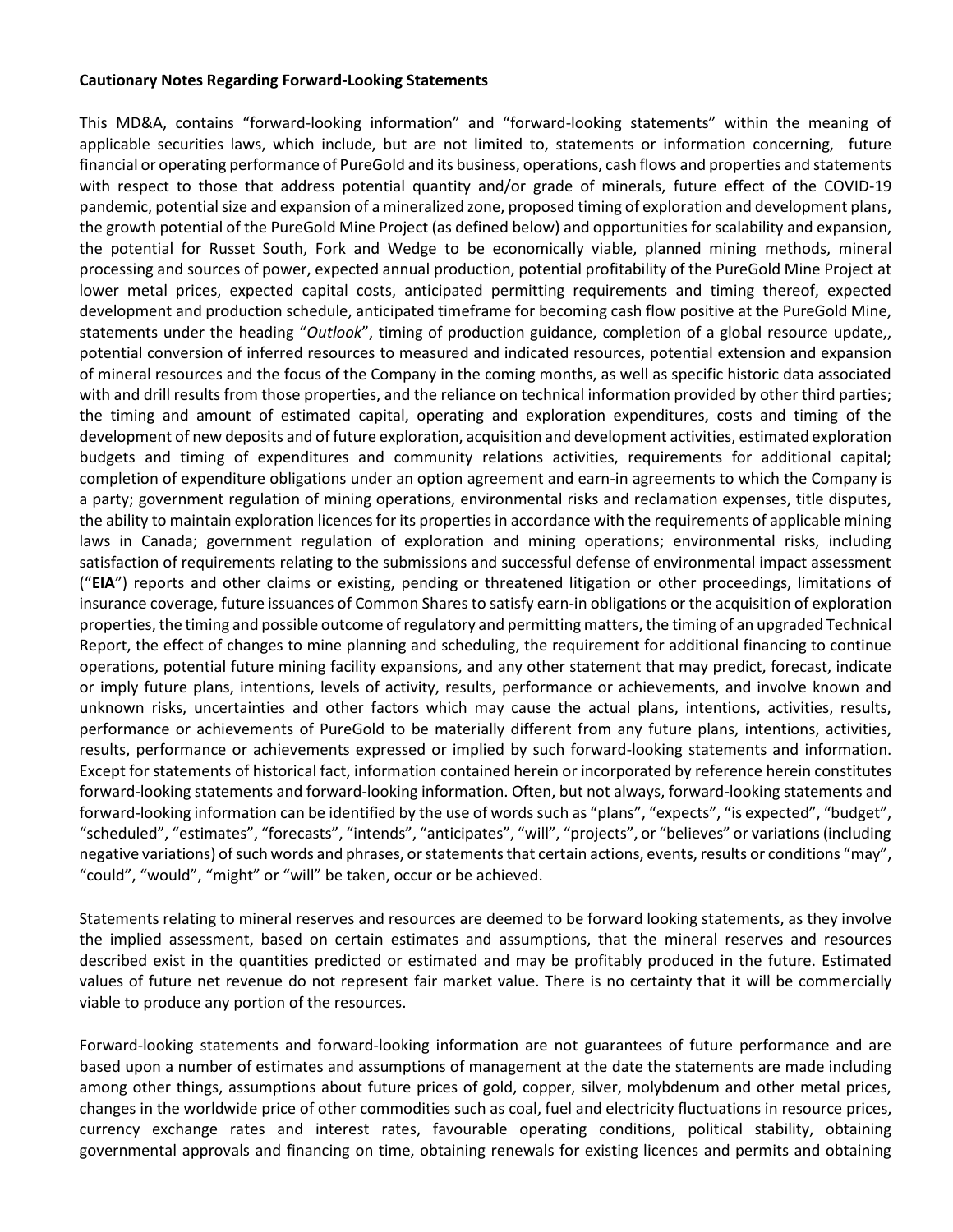required licences and permits, labour stability, stability in market conditions, availability of equipment, accuracy of any mineral resources and mineral reserves, successful resolution of the challenges to the EIAs described in this MD&A, if any, anticipated costs and expenditures, the impact of the COVID-19 pandemic and our ability to achieve our goals. While we consider these assumptions to be reasonable, the assumptions are inherently subject to significant business, social, economic, political, regulatory, competitive and other risks and uncertainties, contingencies and other factors that could cause actual performance, achievements, actions, events, results or conditions to be materially different from those projected in the forward-looking statements and forward-looking information. Many assumptions are based on factors and events that are not within the control of PureGold and there is no assurance they will prove to be correct.

Furthermore, such forward-looking statements and forward-looking information involve known and unknown risks, uncertainties and other factors which may cause the actual results, performance or achievements of the Company to be materially different from any future results, performance or achievements expressed or implied by such forwardlooking statements or forward-looking information. Such factors include, among others: risks related to operations as a result of liquidity, the COVID-19 pandemic, general business, economic, competitive, political, regulatory and social uncertainties; temporary or permanent mine closure; disruptions or changes in the credit or securities markets and market fluctuations in prices for PureGold's securities; judgement of management when exercising discretion in their use of proceeds from a financing; potential dilution of Common Share (as defined below) voting power or earnings per share as a result of the exercise of stock options , restricted share units, deferred share units and share purchase warrants, future financings or future acquisitions financed by the issuance of equity; discrepancies between actual and estimated mineral reserves and resources; the Company is an exploration and development stage company with no history of pre-tax profit and no significant income from its operations and there can be no assurance that the Company's operations will be profitable in the future; changes in project parameters as plans continue to be refined; changes in labour costs or labour availability or other costs of production; possible variations of mineral grade or recovery rates; failure of plant, equipment or processes to operate as anticipated; accidents, labour disputes and other risks of the mining industry, including but not limited to environmental risks and hazards, cave-ins, flooding, rock bursts and other acts of God or natural disasters or unfavourable operating conditions and losses; political instability, hostilities, insurrection or acts of war or terrorism; the speculative nature of mineral exploration and development, including the risk of diminishing quantities or grades of mineralization; PureGold's ability to renew existing licences and permits or obtain required licences and permits; changes in government legislation and regulation; fluctuations in commodity prices; requirements for future funding to satisfy contractual obligations and additional capital needs generally; changes or disruptions in market conditions; market price volatility; the Company currently has a shareholder with greater than 10% holdings; uncertainties associated with minority interests and joint venture operations; risks associated with the Company's indemnified liabilities; increased infrastructure and/or operating costs; reclamation costs; the Company has limited operating history and no history of earnings; reliance on a finite number of properties; limits of insurance coverage and uninsurable risk; contests over title to properties; environmental risks and hazards; limitations on the use of community water sources; the need to obtain and maintain licences and permits and comply with laws and regulations or other regulatory requirements; competitive conditions in mineral exploration and mining business; the ability of the Company to retain its key management employees and shortages of skilled personnel and contractors; potential acquisitions and their integration with the Company's current business; influence of third party stakeholders; risks of litigation; the Company's system of internal controls; conflicts of interest; credit and/or liquidity risks; changes to the Company's dividend policy; the risks involved in the exploration, development and mining business generally; and the factors discussed in the section entitled "Risk Factors" in our AIF available on PureGold's SEDAR profile a[t www.sedar.com. A](http://www.sedar.com/)lthough we have attempted to identify important factors that could cause actual performance, achievements, actions, events, results or conditions to differ materially from those described in forward looking statements or forward-looking information, there may be other factors that cause performance, achievements, actions, events, results or conditions to differ from those anticipated, estimated or intended.

Forward-looking statements and forward-looking information contained herein are made as of the date of this MD&A and we disclaim any obligation to update or revise any forward-looking statements or forward-looking information, whether as a result of new information, future events or results or otherwise, except as required by applicable law.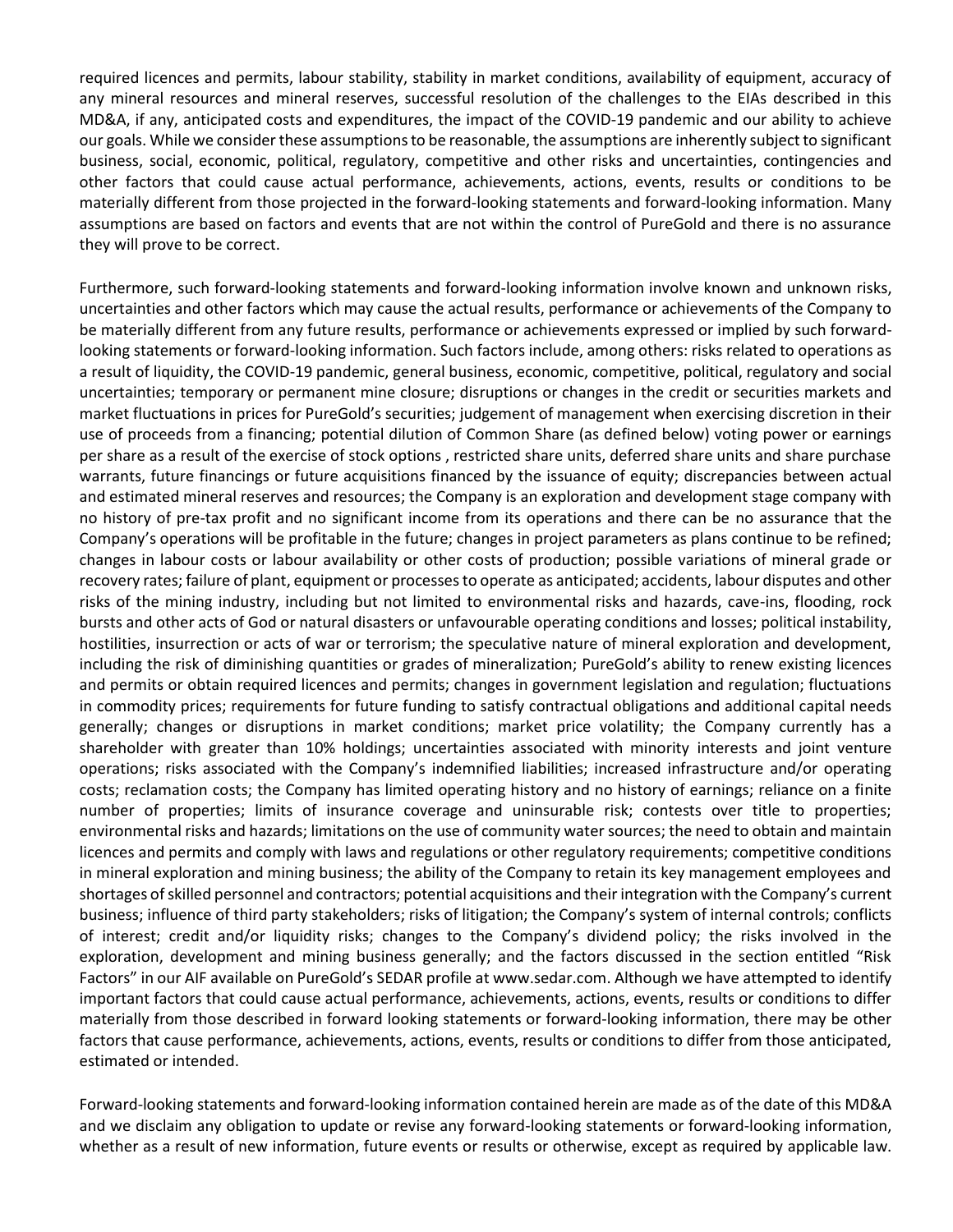There can be no assurance that forward-looking statements or forward-looking information will prove to be accurate, as actual results and future events could differ materially from those anticipated in such statements. Accordingly, readers should not place undue reliance on forward-looking statements or forward-looking information. All forwardlooking statements and forward-looking information attributable to us is expressly qualified by these cautionary statements.

PureGold disclaims any intention or obligation to update or revise any forward-looking information, whether as a result of new information, future events or otherwise, except as required by applicable law. Readers should not place undue reliance on forward-looking information.

# **Note to United States Investors Concerning Estimates of Mineral Resource Estimates**

Disclosure of mineral resource estimates and mineral classification terms herein are made in accordance with the Canadian National Instrument 43-101 Standards of Disclosure for Mineral Projects. NI 43-101 is a rule established by the Canadian Securities Administrators ("CSA") that sets the standards for all public disclosure by issuers regarding scientific information and technical data concerning mineral projects. Unless otherwise indicated, all mineral resource estimates contained in the technical disclosure have been prepared in accordance with NI 43-101 and the Canadian Institute of Mining, Metallurgy and

Petroleum Definition Standards on Mineral Resources and Reserves ("CIM Definition Standards"). Canadian standards, including NI 43-101, differ significantly from the historical requirements of the United States Securities and Exchange Commission ("SEC"), and mineral resource information contained or incorporated by reference in this management's discussion and analysis may not be comparable to similar information disclosed by U.S. companies. The SEC has adopted amendments to its disclosure rules to modernize the mineral property disclosure requirements for issuers whose securities are registered with the SEC. These amendments became effective February 25, 2019 (the "SEC Modernization Rules") and, following a two-year transition period, the SEC Modernization Rules replaced the historical property disclosure requirements for mining registrants that are included in SEC Industry Guide 7 for fiscal years beginning January 1, 2021 or later.

Under the SEC Modernization Rules, the definitions of "proven mineral reserves" and "probable mineral reserves" have been amended to be substantially similar to the corresponding CIM Definition Standards and the SEC has added definitions to recognize "measured mineral resources", "indicated mineral resources" and "inferred mineral resources" which are also substantially similar to the corresponding CIM Definition Standards; however, there are still differences in the definitions and standards under the SEC Modernization Rules and the CIM Definition Standards. Therefore, the Company's mineral resources as determined in accordance with NI 43-101 may be significantly different than if they had been determined in accordance with the SEC Modernization Rules.

# **Approval**

The Audit Committee of the Board of Directors of Pure Gold has approved the disclosure contained in this MD&A. A copy of this MD&A will be provided to anyone who requests it.

# **Additional Information**

Additional information relating to Pure Gold can be obtained on the SEDAR website at [www.sedar.com](http://www.sedar.com/) or by contacting:

Pure Gold Mining Inc. Attention: Mark O'Dea, Interim President, Chief Executive Officer and Director Suite 1900 - 1055 West Hastings Street Vancouver, BC, Canada V6E 2E9 , Tel: (604) 646-8000, Fax: (604) 632-4678 Website[: www.puregoldmining.ca](http://www.puregoldmining.ca/) Email[: info@puregoldmining.ca](mailto:info@puregoldmining.ca)